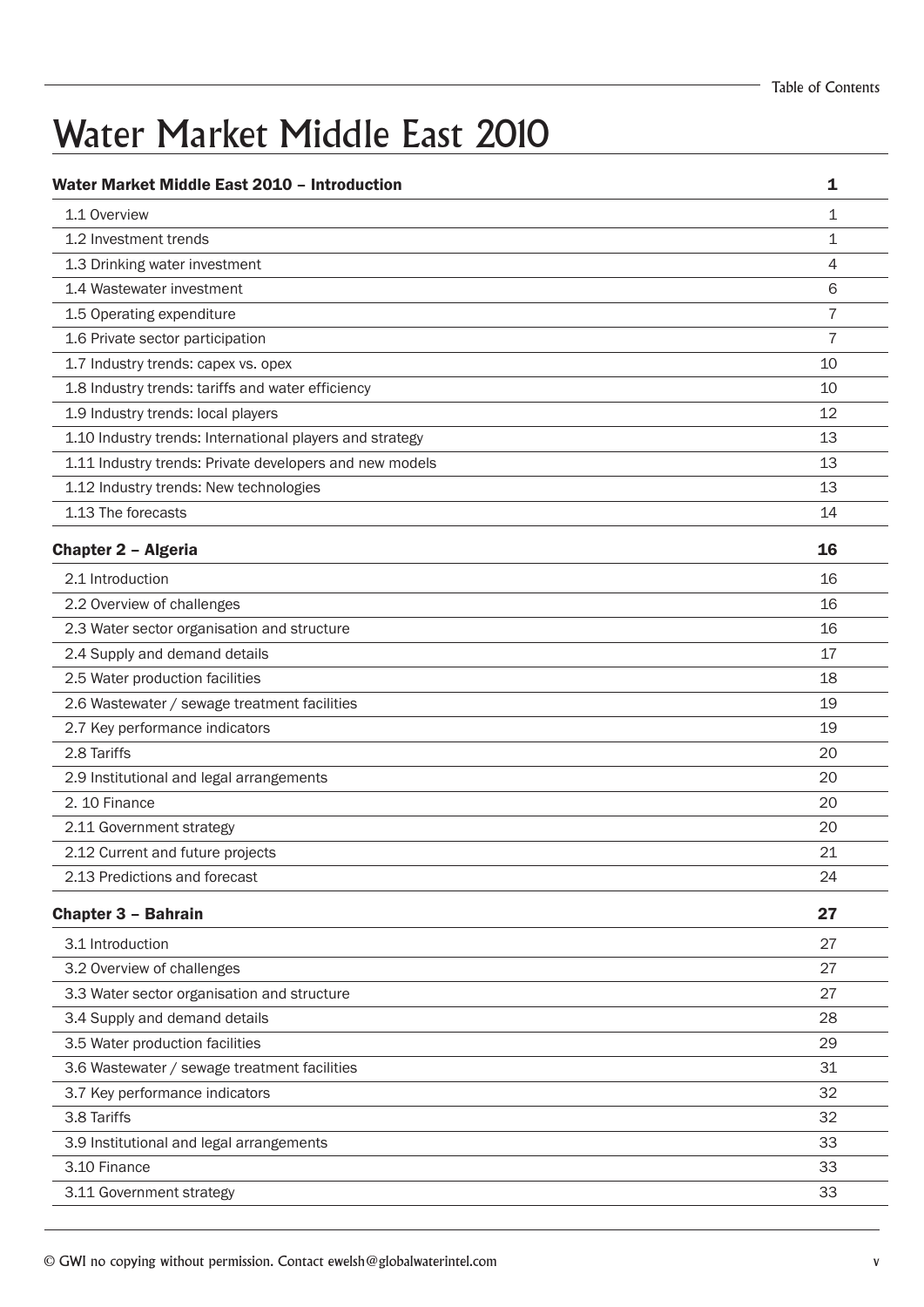| Water Market Middle East 2010                 |    |
|-----------------------------------------------|----|
| 3.12 Current and future projects              | 34 |
| 3.13 Predictions and forecast                 | 36 |
| Chapter 4 - Egypt                             | 39 |
| 4.1 Introduction                              | 39 |
| 4.2 Overview of challenges                    | 39 |
| 4.3 Water sector organisation and structure   | 39 |
| 4.4 Supply and demand details                 | 41 |
| 4.5 Water production facilities               | 41 |
| 4.6 Waste water / sewage treatment facilities | 42 |
| 4.7 Key performance indicators                | 43 |
| 4.8 Tariffs                                   | 43 |
| 4.9 Institutional and legal arrangements      | 44 |
| 4.10 Finance                                  | 44 |
| 4.11 Government strategy                      | 44 |
| 4.12 Current and future projects              | 45 |
| 4.13 Predictions and forecast                 | 47 |
| Chapter 5 - Iran                              | 52 |
| 5.1 Introduction                              | 52 |
| 5.2 Overview of challenges                    | 52 |
| 5.3 Water sector organisation and structure   | 53 |
| 5.4 Supply and demand details                 | 54 |
| 5.5 Water production facilities               | 55 |
| 5.6 Waste water / sewage treatment facilities | 56 |
| 5.7 Key performance indicators                | 56 |
| 5.8 Tariffs                                   | 58 |
| 5.9 Institutional and legal arrangements      | 58 |
| 5.10 Finance                                  | 58 |
| 5.11 Government strategy                      | 58 |
| 5.12 Current and future projects              | 60 |
| 5.13 Predictions and forecast                 | 63 |
| Chapter 6 - Iraq                              | 66 |
| 6.1 Introduction                              | 66 |
| 6.2 Overview of challenges                    | 66 |
| 6.3 Water sector organisation and structure   | 66 |
| 6.4 Supply and demand details                 | 66 |
| 6.5 Water production facilities               | 67 |
| 6.6 Waste water / sewage treatment facilities | 67 |
| 6.7 Key performance indicators                | 67 |
| 6.8 Tariffs                                   | 68 |
| 6.9 Institutional and legal arrangements      | 68 |
| 6.10 Finance                                  | 68 |
| 6.11 Government strategy                      | 68 |
|                                               |    |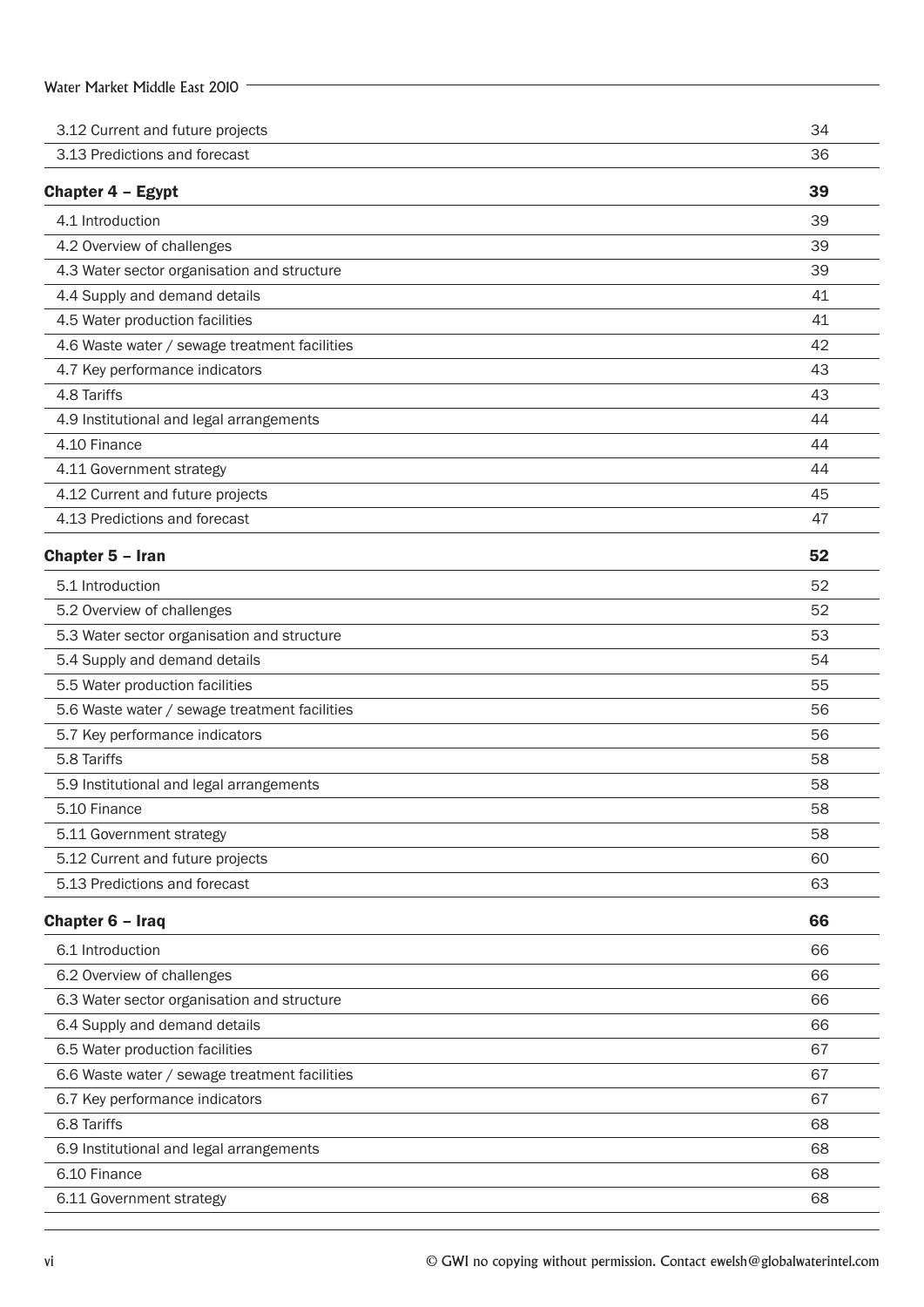|                                               | <b>Table of Contents</b> |
|-----------------------------------------------|--------------------------|
| 6.12 Current and future projects              | 69                       |
| 6.13 Predictions and forecast                 | 69                       |
| Chapter 7 - Israel                            | 71                       |
| 7.1 Introduction                              | 71                       |
| 7.2 Overview of challenges                    | 71                       |
| 7.3 Water sector organisation and structure   | 72                       |
| 7.4 Supply and demand                         | 72                       |
| 7.5 Water production facilities               | 73                       |
| 7.6 Wastewater / sewage treatment facilities  | 74                       |
| 7.7 Key performance indicators                | 74                       |
| 7.8 Tariffs                                   | 75                       |
| 7.9 Institutional and legal arrangements      | 75                       |
| 7.10 Finance                                  | 75                       |
| 7.11 Government strategy                      | 75                       |
| 7.12 Current and future projects              | 76                       |
| 7.13 Predictions and forecast                 | 79                       |
| Chapter 8 - Jordan                            | 81                       |
| 8.1 Introduction                              | 81                       |
| 8.2 Overview of challenges                    | 81                       |
| 8.3 Water sector organisation and structure   | 81                       |
| 8.4 Supply and demand details                 | 82                       |
| 8.5 Water production facilities               | 83                       |
| 8.7 Key performance indicators                | 85                       |
| 8.8 Tariffs                                   | 86                       |
| 8.9 Institutional and legal arrangements      | 86                       |
| 8.10 Finance                                  | 87                       |
| 8.11 Government strategy                      | 87                       |
| 8.12 Current and future projects              | 87                       |
| 8.13 Predictions and forecast                 | 90                       |
| <b>Chapter 9 - Kuwait</b>                     | 94                       |
| 9.1 Introduction                              | 94                       |
| 9.2 Overview of challenges                    | 94                       |
| 9.3 Water sector organisation and structure   | 94                       |
| 9.4 Supply and demand details                 | 95                       |
| 9.5 Water production facilities               | 95                       |
| 9.6 Waste water / sewage treatment facilities | 97                       |
| 9.7 Key performance indicators                | 98                       |
| 9.8 Tariffs                                   | 99                       |
| 9.9 Institutional and legal arrangements      | 100                      |
| 9.10 Finance                                  | 100                      |
| 9.11 Government strategy                      | 100                      |
| 9.12 Current and future projects              | 101                      |
|                                               |                          |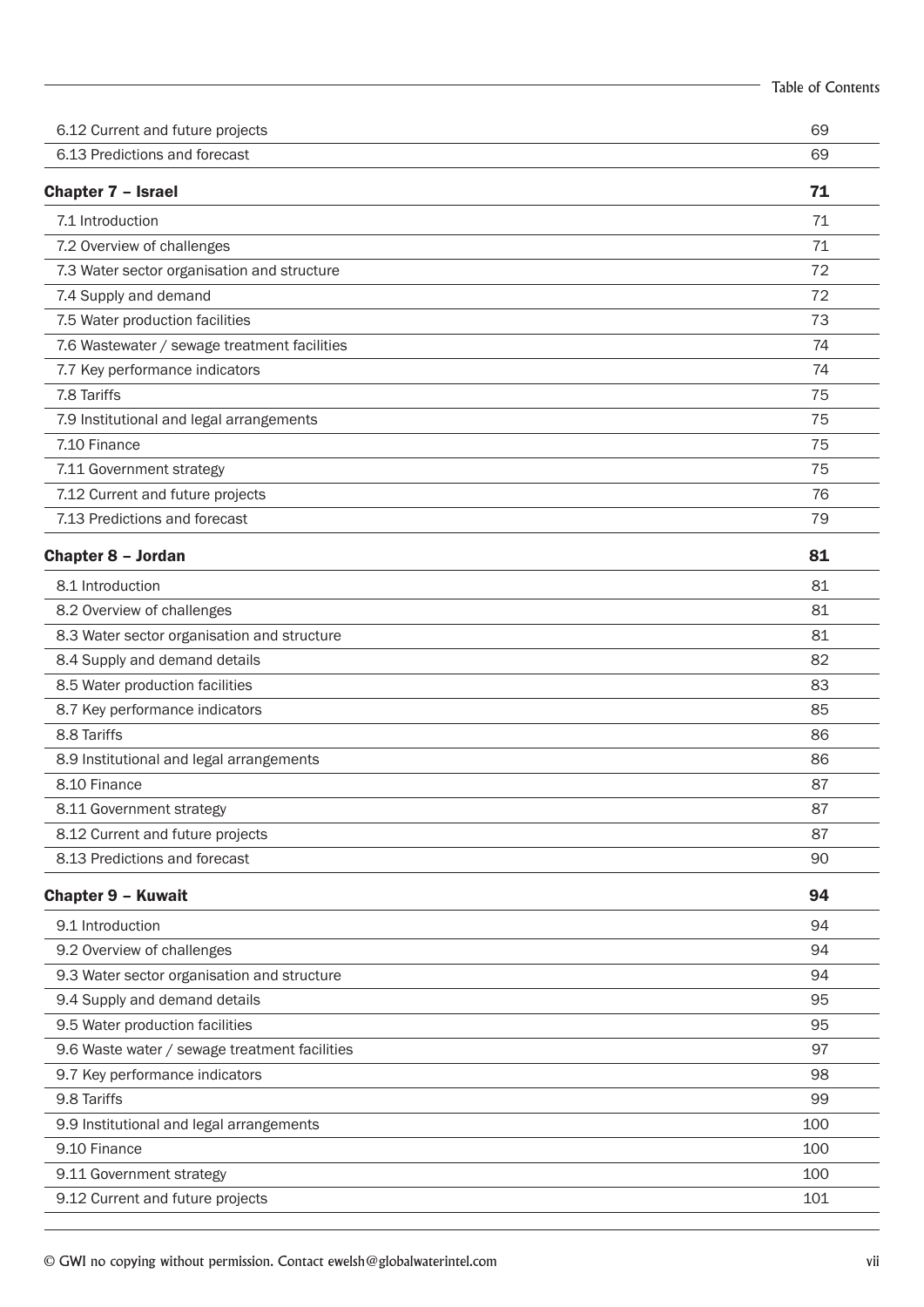| Water Market Middle East 2010                  |     |
|------------------------------------------------|-----|
| 9.13 Predictions and forecast                  | 102 |
|                                                |     |
| <b>Chapter 10 - Lebanon</b>                    | 106 |
| 10.1 Introduction                              | 106 |
| 10.2 Overview of challenges                    | 106 |
| 10.3 Water sector organisation and structure   | 107 |
| 10.4 Supply and demand                         | 108 |
| 10.5 Water production facilities               | 109 |
| 10.6 Wastewater / sewage treatment facilities  | 109 |
| 10.7 Key performance indicators                | 110 |
| 10.8 Tariffs                                   | 112 |
| 10.9 Institutional and legal arrangements      | 112 |
| 10.10 Finance                                  | 112 |
| 10.11 Government strategy                      | 113 |
| 10.12 Current and future projects              | 113 |
| 10.13 Predictions and forecast                 | 115 |
| Chapter 11 - Libya                             | 119 |
| 11.1 Introduction                              | 119 |
| 11.2 Overview of challenges                    | 119 |
| 11.3 Water sector organisation and structure   | 119 |
| 11.4 Supply and demand details                 | 120 |
| 11.5 Water production facilities               | 121 |
| 1.6 Waste water / sewage treatment facilities  | 125 |
| 11.7 Key performance indicators                | 125 |
| 11.8 Tariffs                                   | 126 |
| 11.9 Institutional and legal arrangements      | 126 |
| 11.10 Finance                                  | 126 |
| 11.11 Government strategy                      | 126 |
| 11.12 Current and future projects              | 127 |
| 11.13 Predictions and forecast                 | 130 |
| <b>Chapter 12 - Morocco</b>                    | 134 |
| 12.1 Introduction                              | 134 |
| 12.2 Overview of challenges                    | 134 |
| 12.3 Water sector organisation and structure   | 134 |
| 12.4 Supply and demand details                 | 135 |
| 12.5 Water production facilities               | 136 |
| 12.6 Waste water / sewage treatment facilities | 138 |
| 12.7 Key performance indicators                | 138 |
| 12.8 Tariffs                                   | 139 |
| 12.9 Institutional and legal arrangements      | 139 |
| 12.10 Finance                                  | 139 |
| 12.11 Government strategy                      | 139 |
| 12.12 Current and future projects              | 141 |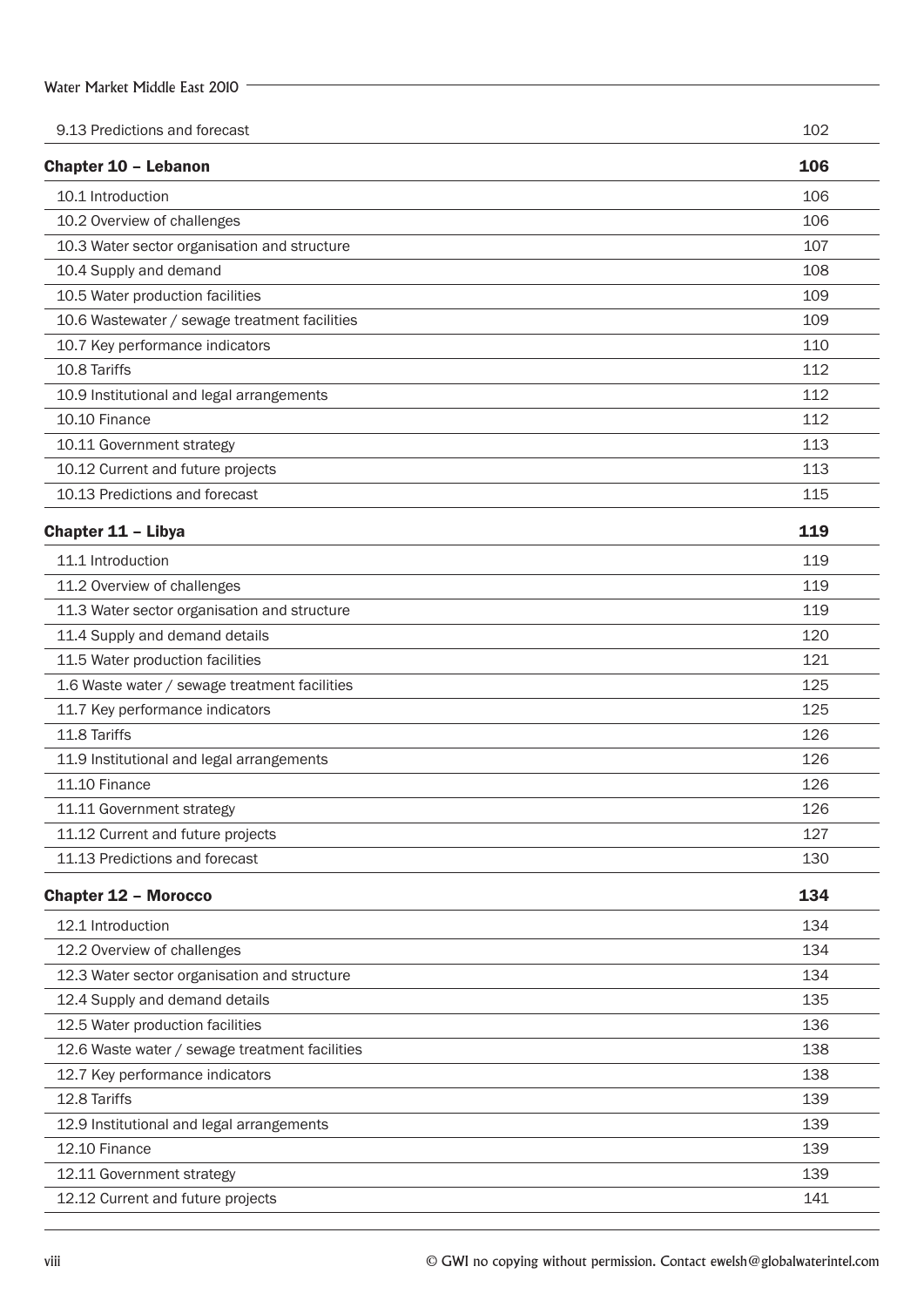|                                                | <b>Table of Contents</b> |
|------------------------------------------------|--------------------------|
| 12.13 Predictions and forecast                 | 145                      |
| Chapter 13 - Oman                              | 147                      |
| 13.1 Introduction                              | 147                      |
| 13.2 Overview of challenges                    | 147                      |
| 13.3 Water sector organisation and structure   | 147                      |
| 13.4 Supply and demand details                 | 148                      |
| 13.5 Water production facilities               | 149                      |
| 13.6 Waste water / sewage treatment facilities | 150                      |
| 13.7 Key performance indicators                | 151                      |
| 13.8 Tariffs                                   | 152                      |
| 13.9 Institutional and legal arrangements      | 152                      |
| 13.10 Government strategy                      | 152                      |
| 13.11 Current and future projects              | 154                      |
| 13.12 Predictions and forecast                 | 156                      |
| <b>Chapter 14 - Qatar</b>                      | 160                      |
| 14.1 Introduction                              | 160                      |
| 14.2 Overview of challenges                    | 160                      |
| 14.3 Water sector organisation and structure   | 160                      |
| 14.4 Supply and demand details                 | 161                      |
| 14.5 Water production facilities               | 162                      |
| 14.6 Waste water / sewage treatment facilities | 164                      |
| 14.7 Key performance indicators                | 165                      |
| 14.8 Tariffs                                   | 166                      |
| 14.9 Institutional and legal arrangements      | 167                      |
| 14.10 Finance                                  | 167                      |
| 14.11 Government strategy                      | 167                      |
| 14.12 Current and future projects              | 168                      |
| 14.13 Predictions and forecast                 | 170                      |
| Chapter 15 - Saudi Arabia                      | 173                      |
| 15.1 Introduction                              | 173                      |
| 15.2 Challenges                                | 173                      |
| 15.3 Water sector organisation and structure   | 174                      |
| 15.4 Supply and demand details                 | 176                      |
| 15.6 Wastewater treatment facilities           | 180                      |
| 15.7 Key Performance Indicators                | 181                      |
| 15.7.1 Water                                   | 181                      |
| 15.8 Tariffs                                   | 182                      |
| 15.9 Institutional and Legal Arrangements      | 182                      |
| 15.10 Finance                                  | 183                      |
| 15.11 Government Strategy                      | 185                      |
| 15.12 Current and future projects              | 187                      |
|                                                |                          |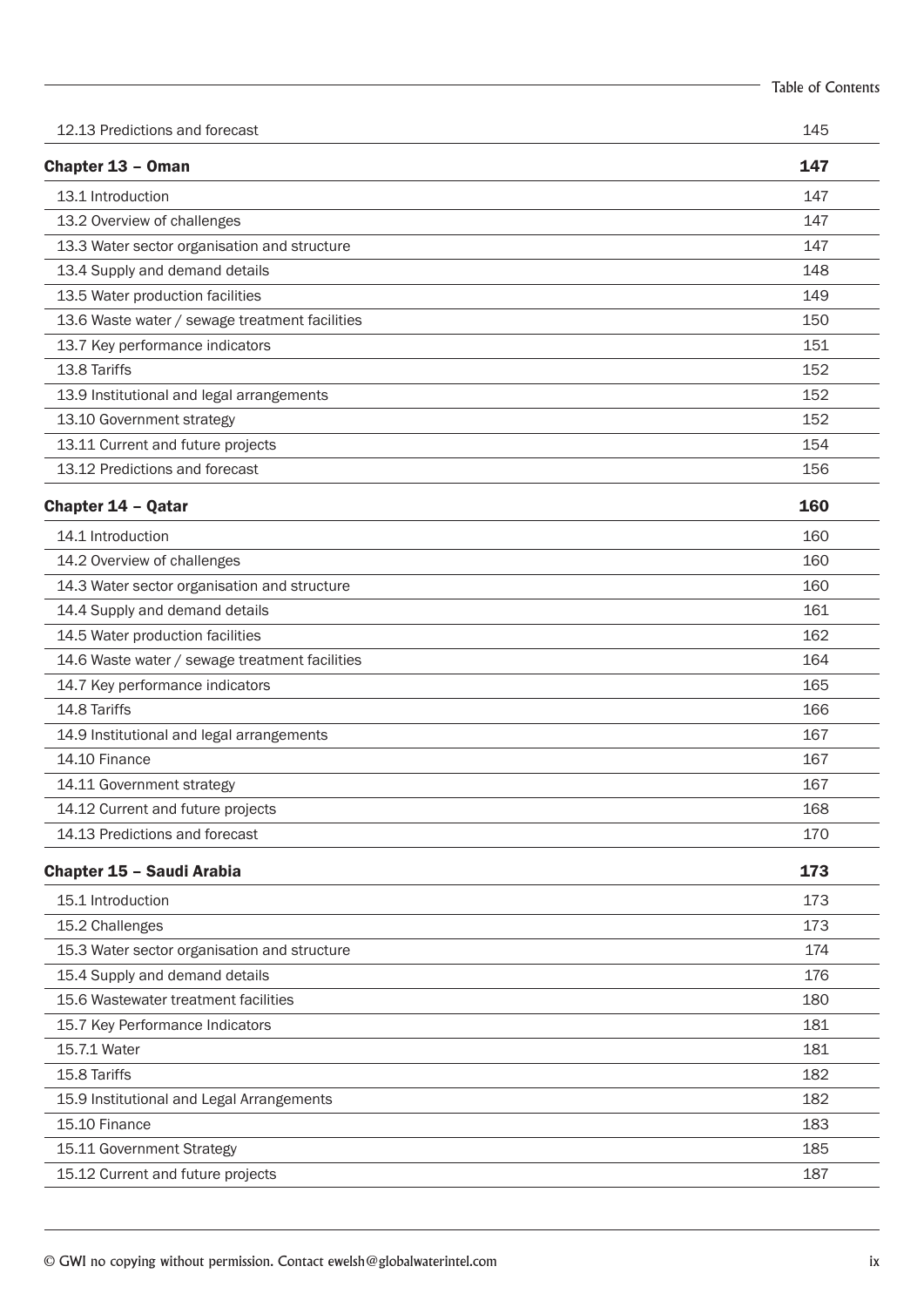### Chapter 16 – Syria 193

| VIIUPLVI IV                                         |     |
|-----------------------------------------------------|-----|
| 16.1 Introduction                                   | 193 |
| 16.2 Overview of challenges                         | 193 |
| 16.3 Water sector organisation and structure        | 194 |
| 16.4 Supply and demand details                      | 195 |
| 16.5 Water production facilities                    | 195 |
| 16.6 Waste water / sewage treatment facilities      | 197 |
| 16.7 Key performance indicators                     | 197 |
| 16.8 Tariffs                                        | 198 |
| 16.9 Institutional and legal arrangements           | 199 |
| 16.10 Finance                                       | 199 |
| 16.11 Government strategy                           | 199 |
| 16.12 Current and future projects                   | 201 |
| 16.13 Predictions and forecast                      | 201 |
| Chapter 17 - Tunisia                                | 204 |
| 17.1 Introduction                                   | 204 |
| 17.2 Overview of challenges                         | 204 |
| 17.3 Water sector organisation and structure        | 205 |
| 17.4 Details of supply and demand                   | 205 |
| 17.5 Water production facilities                    | 206 |
| 17.6 Wastewater / sewage treatment facilities       | 207 |
| 17.7 Key performance indicators                     | 207 |
| 17.8 Tariffs                                        | 208 |
| 17.9 Government strategy                            | 208 |
| 17.10 Current and future projects                   | 209 |
| 17.12 Predictions and forecast                      | 213 |
| <b>Chapter 18 - Turkey</b>                          | 215 |
| 18.1 Introduction                                   | 215 |
| 18.2 Overview of challenges                         | 215 |
| 18.3 Water sector organisation and structure        | 216 |
| 18.4 Details of current water resources             | 217 |
| 18.5 Water production facilities                    | 218 |
| 18.6 Wastewater / sewage treatment facilities       | 219 |
| 18.7 Key performance indicators                     | 219 |
| 18.8 Tariffs                                        | 220 |
| 18.9 Institutional and legal arrangements           | 220 |
| 18.11 Government strategy                           | 221 |
| 18.12 Current and future projects                   | 222 |
| 18.13 Predictions and forecast                      | 223 |
| <b>Chapter 19 - United Arab Emirates, Abu Dhabi</b> | 225 |
| 19.1 Introduction                                   | 225 |
| 19.2 Overview of challenges                         | 225 |
|                                                     |     |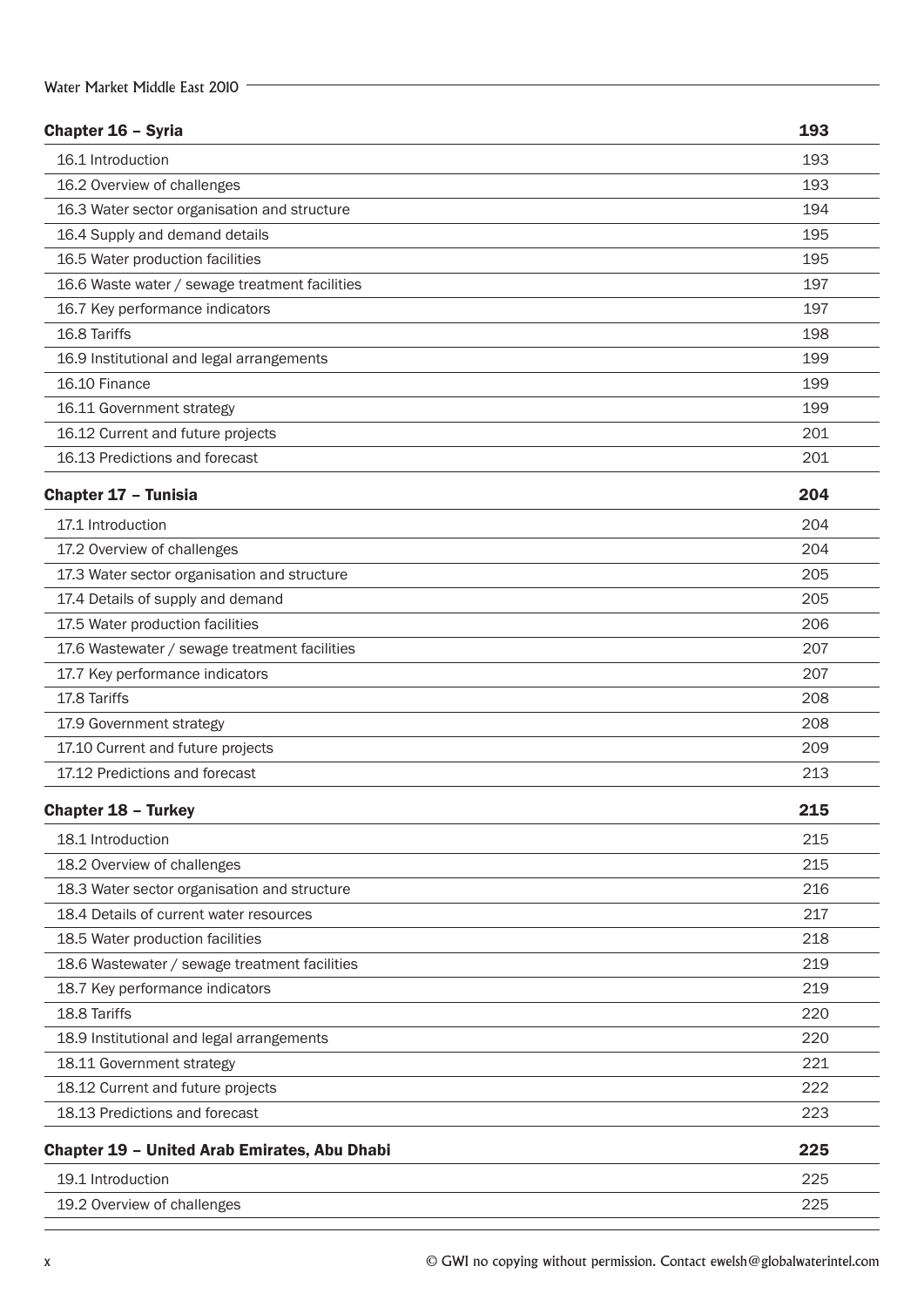|                                                       | Table of Contents |
|-------------------------------------------------------|-------------------|
| 19.4 Details of current water resources               | 226               |
| 19.5 Water production facilities                      | 229               |
| 19.6 Waste water / sewage treatment facilities        | 229               |
| 19.7 Key performance indicators                       | 230               |
| 19.8 Tariffs                                          | 230               |
| 19.9 Institutional and legal arrangements             | 231               |
| 19.10 Finance                                         | 232               |
| 19.11 Government strategy                             | 233               |
| 19.12 Current and future projects                     | 233               |
| 19.13 Predictions and forecast                        | 236               |
| <b>Chapter 20 - United Arab Emirates, Dubai</b>       | 238               |
| 20.1 Introduction                                     | 238               |
| 20.2 Overview of challenges                           | 238               |
| 20.3 Water sector organisation and structure          | 238               |
| 20.4 Details of current water resources               | 238               |
| 20.5 Water production facilities                      | 238               |
| 20.6 Waste water / sewage treatment facilities        | 239               |
| 20.7 Tariffs                                          | 239               |
| 20.8 Institutional and legal arrangements             | 239               |
| 20.10 Government strategy                             | 240               |
| 20.12 Predictions                                     | 241               |
| <b>Chapter 21 - Sharjah and the Northern Emirates</b> | 242               |
| 21.1 Introduction                                     | 242               |
| 21.2 Overview of challenges                           | 242               |
| 21.3 Water sector organisation and structure          | 242               |
| 21.4 Details of current water resources               | 242               |
| 21.5 Water production facilities                      | 243               |
| 21.6 Waste water / sewage treatment facilities        | 244               |
| 21.7 Tariffs                                          | 245               |
| 21.8 Institutional and legal arrangements             | 245               |
| 21.9 Finance                                          | 245               |
| 21.10 Current and future projects                     | 246               |
| 21.11 Predictions                                     | 246               |
| <b>Chapter 22 - West Bank and Gaza</b>                | 247               |
| 22.1 Introduction                                     | 247               |
| 22.2 Overview of challenges                           | 247               |
| 22.3 Water sector organisation and structure          | 247               |
| 22.4 Supply and demand details                        | 248               |
| 22.5 Water production facilities                      | 249               |
| 22.6 Waste water / sewage treatment facilities        | 249               |
| 22.7 Key performance indicators                       | 249               |
| 22.8 Tariffs                                          | 250               |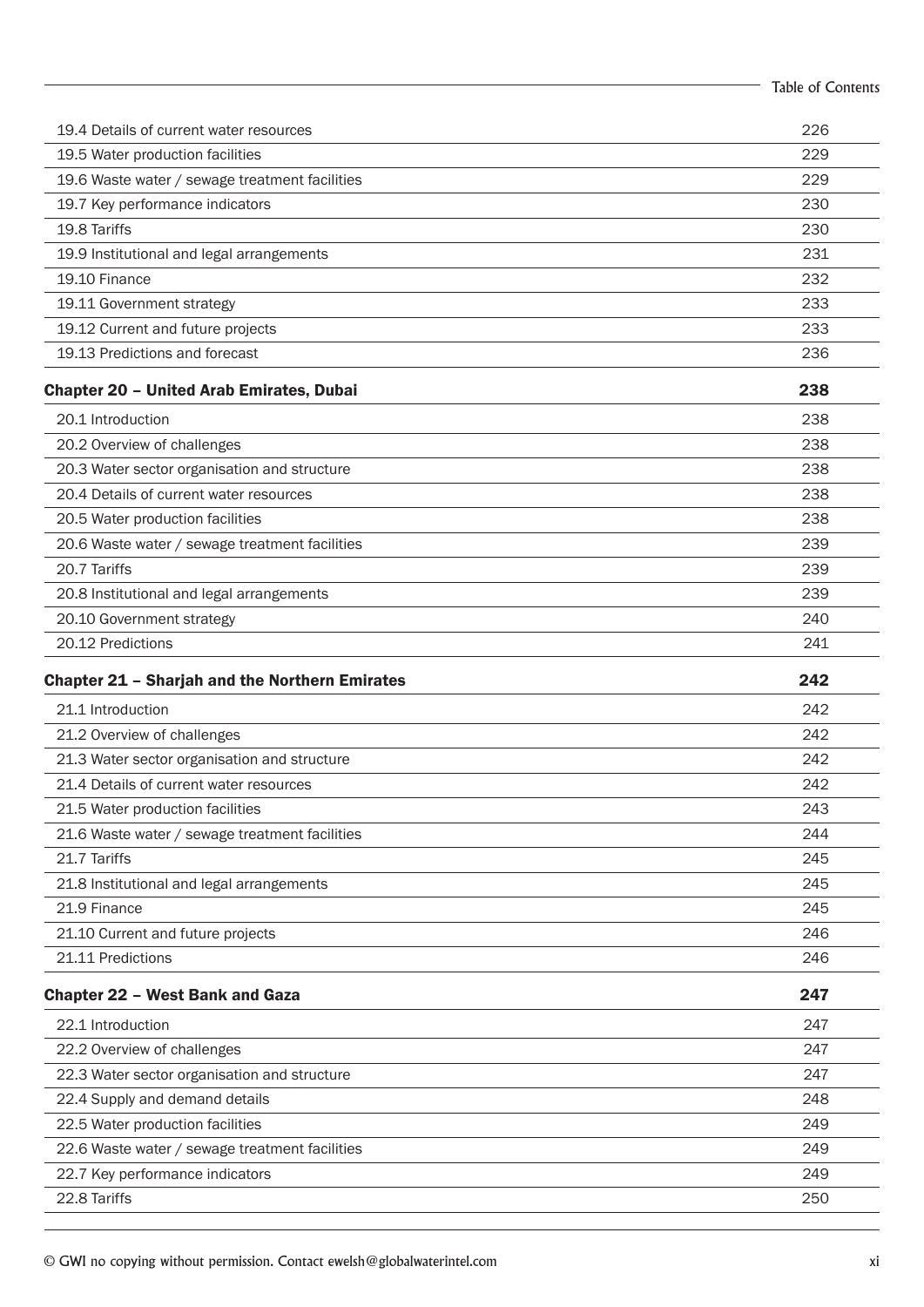| Water Market Middle East 2010                                                   |     |
|---------------------------------------------------------------------------------|-----|
| 22.9 Institutional and legal arrangements                                       | 250 |
| 22.10 Finance                                                                   | 250 |
| 22.11 Government strategy                                                       | 250 |
| 22.12 Current and future projects                                               | 250 |
| 22.13 Predictions and forecast                                                  | 251 |
| <b>Chapter 23 - Yemen</b>                                                       | 253 |
| 23.1 Introduction                                                               | 253 |
| 23.2 Overview of challenges                                                     | 253 |
| 23.3 Water sector organisation and structure                                    | 254 |
| 23.4 Supply and demand details                                                  | 255 |
| 23.5 Water production facilities                                                | 256 |
| 23.6 Waste water / sewage treatment facilities                                  | 258 |
| 23.7 Key performance indicators                                                 | 259 |
| 23.8 Tariffs                                                                    | 260 |
| 23.9 Institutional and legal arrangements                                       | 260 |
| 23.10 Finance                                                                   | 261 |
| 23.11 Government strategy                                                       | 262 |
| 23.12 Current and future projects                                               | 263 |
| 23.13 Predictions and forecast                                                  | 265 |
| 23.14 Predictions and forecast                                                  | 266 |
| <b>Chapter 24 - Company profiles</b>                                            | 288 |
| 24.1 Arabian Company for Water & Power International (ACWA Power International) | 268 |
| 24.2 Acciona Agua                                                               | 270 |
| 24.3 AES Arabia                                                                 | 271 |
| 24.4 Agbar                                                                      | 272 |
| 24.5 Amiantit (AmiWater)                                                        | 273 |
| 24.6 aqualia                                                                    | 274 |
| 24.7 Befesa Agua                                                                | 275 |
| 24.8 Besix                                                                      | 276 |
| 24.9 Biwater                                                                    | 278 |
| 24.10 Corodex Industries                                                        | 279 |
| 24.11 Degrémont                                                                 | 281 |
| 24.12 Doosan Heavy Industries                                                   | 283 |
| 24.13 Fichtner                                                                  | 285 |
| 24.14 Fisia Italimpianti                                                        | 287 |
| 24.15 Future Pipe                                                               | 289 |
| 24.16 GdF Suez Energy International                                             | 290 |
| 24.17 GE Water & Process Technologies                                           | 292 |
| 24.18 Hyder Consulting                                                          | 293 |
| 24.19 ILF Consulting Engineers                                                  | 294 |
| 24.20 Kharafi National                                                          | 296 |
|                                                                                 |     |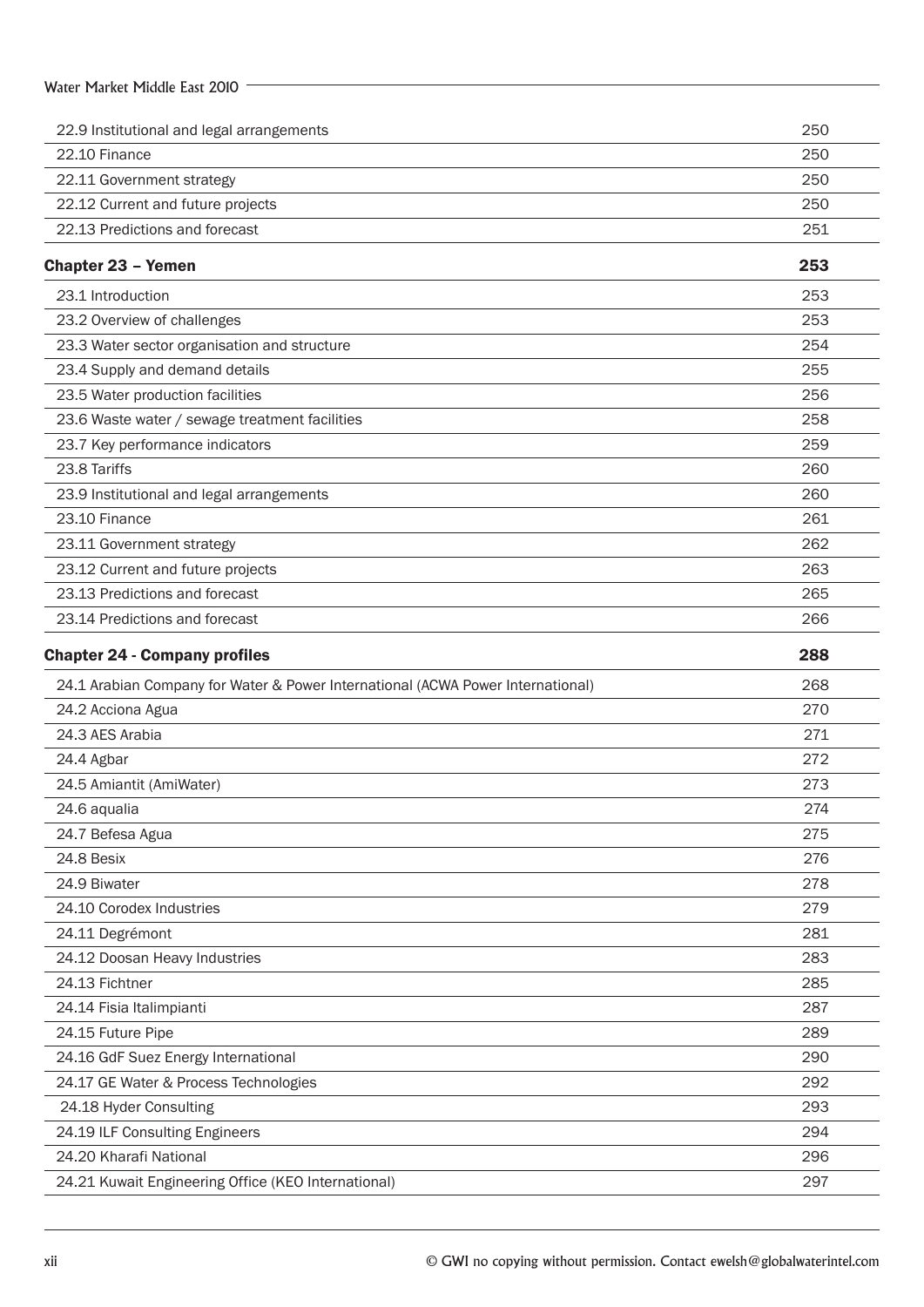| 298<br>24.22 Malakoff Corporation<br>24.23 Marubeni Corporation<br>299<br>24.24 Metito<br>301<br>24.25 Mitsui & Co.<br>303<br>304<br>24.26 Moya Bushnak<br>24.27 PB Power<br>305<br>24.28 SETE Energy Saudi for Industrial Projects Ltd. (SETE Energy)<br>307<br>24.29 Sogex Oman<br>309 |
|------------------------------------------------------------------------------------------------------------------------------------------------------------------------------------------------------------------------------------------------------------------------------------------|
|                                                                                                                                                                                                                                                                                          |
|                                                                                                                                                                                                                                                                                          |
|                                                                                                                                                                                                                                                                                          |
|                                                                                                                                                                                                                                                                                          |
|                                                                                                                                                                                                                                                                                          |
|                                                                                                                                                                                                                                                                                          |
|                                                                                                                                                                                                                                                                                          |
|                                                                                                                                                                                                                                                                                          |
| 24.30 Suez Environment<br>311                                                                                                                                                                                                                                                            |
| 313<br>24.31 Sumitomo Corporation                                                                                                                                                                                                                                                        |
| 24.32 Veolia Water<br>314                                                                                                                                                                                                                                                                |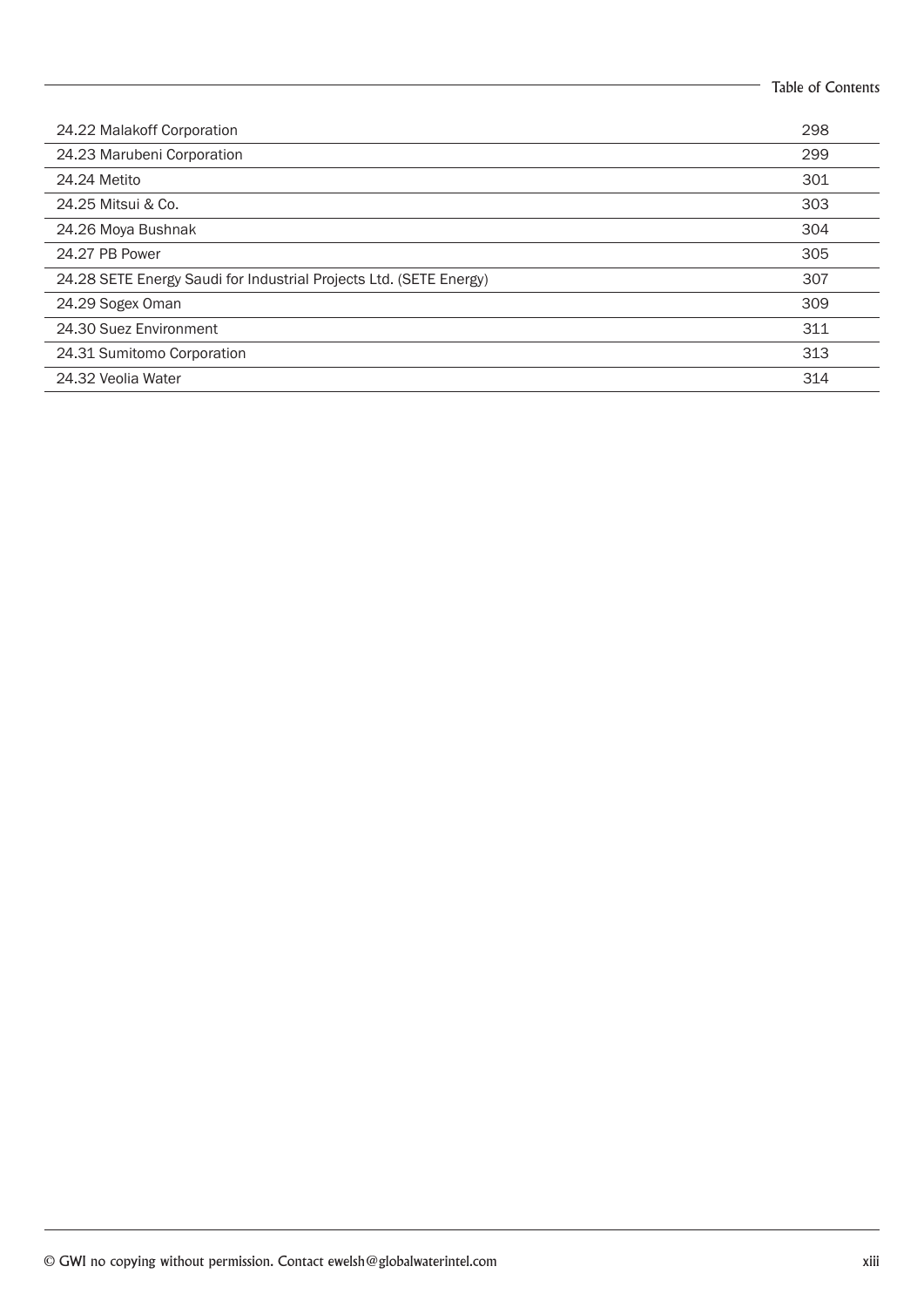## Water Market Middle East 2010 - Figures

| Water Market Middle East 2010 - Introduction                                                   | 1              |
|------------------------------------------------------------------------------------------------|----------------|
| Figure 1.1: Total Middle East water and wastewater capex                                       | 1              |
| Figure 1.2: Annual contracted desalination capacity in the Middle East - historic and forecast | 2              |
| Figure 1.3: The relationship between oil prices and GCC desalination                           | $\overline{2}$ |
| Figure 1.4: Drinking water capex in the GCC region                                             | 3              |
| Figure 1.5: Water and wastewater capex by region, excluding desalination                       | 4              |
| Figure 1.6: Drinking water capex: regional total                                               | 4              |
| Figure 1.7 Desalination markets by additional contracted capacity                              | 5              |
| Figure 1.8: Investment in water distribution networks                                          | 6              |
| Figure 1.9: Middle East wastewater capital expenditure forecast by country (2009-2016)         | 6              |
| Figure 1.10: Middle East wastewater capital expenditure forecast                               | 7              |
| Figure 1.11 Middle East water and wastewater operating costs                                   | 7              |
| Figure 1.12: The progress of water sector reform                                               | 8              |
| Figure 1.13: Private sector participation in water and wastewater operations                   | 9              |
| Figure 1.14: Private sector investment in water and wastewater projects                        | 9              |
| Figure 1.15: Per capita water footprints and renewable resources                               | 11             |
| Figure 1.16: Water tariffs in the Middle East                                                  | 12             |
| Figure 1.17: Local players                                                                     | 12             |
| Figure 1.18: Drinking water capex forecast comparison (2009 vs. 2005)                          | 15             |
| Figure 1.19: Wastewater capex forecast comparison (2009 vs. 2005)                              | 15             |
| <b>Chapter 2 - Algeria</b>                                                                     | 16             |
| Figure 2.1: Demographic indicators                                                             | 16             |
| Figure 2.2: Algerian water sector structure                                                    | 17             |
| Figure 2.3: Details of Algeria's water supply                                                  | 17             |
| Figure 2.4: Demand for water in Algeria                                                        | 18             |
| Figure 2.5: Desalination in Algeria                                                            | 18             |
| Figure 2.6: Large desalination plants in Algeria                                               | 19             |
| Figure 2.7: Key performance indicators - municipal water supply                                | 19             |
| Figure 2.8: Key performance indicators - wastewater                                            | 20             |
| Figure 2.9 Large-scale BOO sweater desalination plant program.                                 | 21             |
| Figure 2.10: Upcoming desalination projects                                                    | 22             |
| Figure 2.11: Water treatment plant projects                                                    | 22             |
| Figure 2.12: Contracts for water and sanitation in Algerian cities.                            | 22             |
| Figure 2.13: Wastewater treatment plants yet to go out for tender.                             | 23             |
| Figure 2.14: Map of project locations in Algeria                                               | 23             |
|                                                                                                | 24             |
| Figure 2.15: Breakdown of Algeria's investment plan, 2006-2025                                 |                |
| Figure 2.16: Forecast summary                                                                  | 25             |
| Figure 2.17: Algeria Forecasting Charts                                                        | 26             |
| <b>Chapter 3 - Bahrain</b>                                                                     | 27             |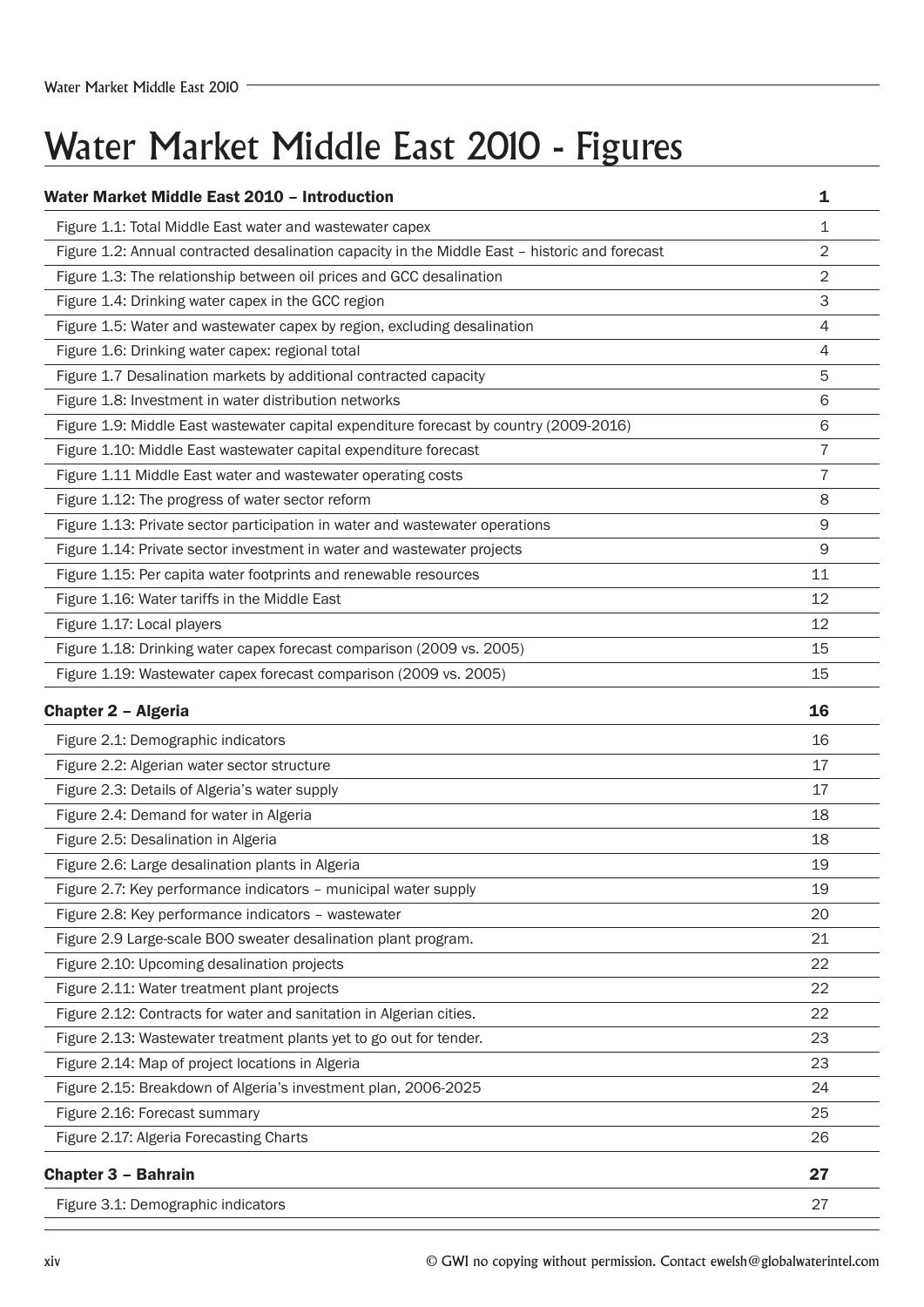| Figure 3.2: Organisational chart, Electricity and Water Authority (EWA, formerly Ministry of Electricity and Water (MEW))28 |    |
|-----------------------------------------------------------------------------------------------------------------------------|----|
| Figure 3.3: Details of Bahrain's water supply                                                                               | 29 |
| Figure 3.4: Demand for water in Bahrain                                                                                     | 29 |
| Figure 3.5: Water production by type, 2006-7                                                                                | 30 |
| Figure 3.6: Production of desalinated water against abstraction of groundwater,                                             | 30 |
| Figure 3.7: Main wastewater treatment plants in Bahrain                                                                     | 31 |
| Figure 3.8: Key performance indicators - municipal water supply                                                             | 32 |
| Figure 3.9: Key performance indicators - wastewater                                                                         | 32 |
| Figure 3.10 Water meters and population per governorate                                                                     | 33 |
| Figure 3.11 Map of Project Locations in Bahrain                                                                             | 34 |
| Figure 3.12: Current and future desalination projects                                                                       | 35 |
| Figure 3.13: Infrastructure projects                                                                                        | 35 |
| Figure 3.14: Current and future wastewater projects                                                                         | 35 |
| Figure 3.15: Forecast Summary                                                                                               | 37 |
| Figure 3.16: Bahrain Forecasting Charts                                                                                     | 38 |
| Chapter 4 - Egypt                                                                                                           | 39 |
| Figure 4.1: Demographic indicators                                                                                          | 39 |
| Figure 4.2: Administrative organisation of the water and wastewater sector in Egypt                                         | 40 |
| Figure 4.3: Details of Egypt's water supply                                                                                 | 41 |
| Figure 4.4: Demand for water in Egypt                                                                                       | 41 |
| Figure 4.5: Overview of reservoirs and capacities                                                                           | 41 |
| Figure 4.6: Desalination in Egypt                                                                                           | 42 |
| Figure 4.7: Key performance indicators - municipal water supply                                                             | 43 |
| Figure 4.8: Key performance indicators - wastewater                                                                         | 43 |
| Figure 4.9: Planned investment stakeholders, 2007 -2017                                                                     | 45 |
| Figure 4.10: Upcoming desalination projects in Egypt                                                                        | 45 |
| Figure 4.11: Upcoming WWTP projects in Egypt                                                                                | 46 |
| Figure 4.12: Water availability and population growth                                                                       | 47 |
| Figure 4.13: Water availability and population growth                                                                       | 47 |
| Figure 4.14: Supply and demand forecasts for 2017                                                                           | 48 |
| Figure 4.15: Capital expenditure for Egypt's NWRP (million LE)                                                              | 48 |
| Figure 4.16: Operating expenditure for Egypt's NWRP (million LE)                                                            | 49 |
| Figure 4.17: Forecast summary                                                                                               | 50 |
| Figure 4.18: Egypt Forecasting Charts                                                                                       | 51 |
| Chapter 5 - Iran                                                                                                            | 52 |
| Figure 5.1: Demographic indicators                                                                                          | 52 |
| Figure 5.2: Water sector structure in Iran                                                                                  | 53 |
| Figure 5.3: Details of Iran's water supply                                                                                  | 54 |
| Figure 5.4: Demand for water in Iran                                                                                        | 54 |
| Figure 5.5: Surface water resources in Iran                                                                                 | 55 |
| Figure 5.6: Desalination in Iran                                                                                            | 56 |
| Figure 5.7: Large desalination plants in Iran                                                                               | 56 |
|                                                                                                                             |    |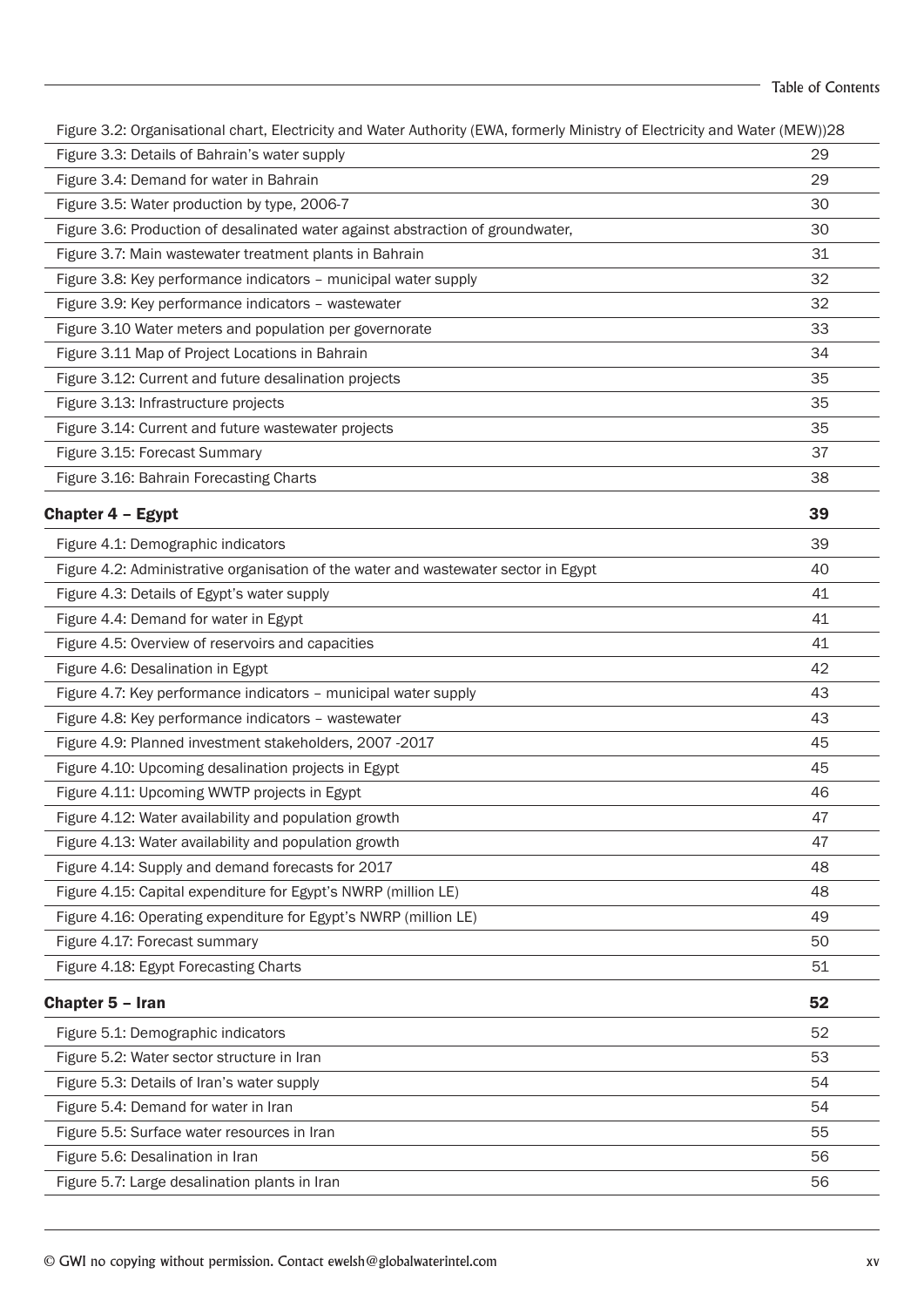#### Water Market Middle East 2010 -

| Figure 5.8: Key performance indicators - municipal water supply                                                  | 57 |
|------------------------------------------------------------------------------------------------------------------|----|
| Figure 5.9: Breakdown of water indicators                                                                        | 57 |
| Figure 5.10: Key performance indicators - wastewater                                                             | 58 |
| Figure 5.11: Breakdown of wastewater indicators                                                                  | 58 |
| Figure 5.12: Large-scale WTPs currently under design or construction                                             | 60 |
| Figure 5.13: WWTPs currently under design or construction                                                        | 60 |
| Figure 5.14: Desalination plants under planning or construction                                                  | 61 |
| Figure 5.15: Map of project locations in Iran                                                                    | 62 |
| Figure 5.16: World Bank water and wastewater projects in Iran                                                    | 63 |
| Figure 5.17: Prediction of finance required to meet 4th Development Plan objectives                              | 63 |
| Figure 5.18: Target average annual growth of sectors in 4th Development Plan                                     | 63 |
| Figure 5.19: Major urban water and wastewater predictions                                                        | 63 |
| Figure 5.20: Major rural water and wastewater predictions                                                        | 64 |
| Figure 5.21: Forecast Summary                                                                                    | 64 |
| Figure 5.22: Iran Forecasting Charts                                                                             | 65 |
| Chapter 6 - Iraq                                                                                                 | 66 |
|                                                                                                                  | 66 |
| Figure 6.1: Demographic indicators                                                                               | 66 |
| Figure 6.2: Details of Iraq's water supply<br>Figure 6.3: Demand for water in Iraq                               | 67 |
| Figure 6.4: Desalination in Iraq                                                                                 | 67 |
|                                                                                                                  | 67 |
| Figure 6.5: Large desalination plants in Iraq<br>Figure 6.6: Key performance indicators - municipal water supply | 68 |
| Figure 6.7: Key performance indicators - wastewater                                                              | 68 |
| Figure 6.8: Forecast Summary                                                                                     | 69 |
|                                                                                                                  | 70 |
| Figure 6.9: Iraq Forecasting Charts                                                                              |    |
| <b>Chapter 7 - Israel</b>                                                                                        | 71 |
| Figure 7.1: Demographic indicators                                                                               | 71 |
| Figure 7.2: Israel's Aquifers                                                                                    | 71 |
| Figure 7.3: Details of Israel's water supply                                                                     | 72 |
| Figure 7.4: Demand for water in Israel                                                                           | 73 |
| Figure 7.5: Development of demand, 2000-2007                                                                     | 73 |
| Figure 7.6: Desalination in Israel                                                                               | 74 |
| Figure 7.7: Large desalination plants in Israel                                                                  | 74 |
| Figure 7.8: Key performance indicators - municipal water supply                                                  | 74 |
| Figure 7.9: Key performance indicators - wastewater                                                              | 75 |
| Figure 7.10: Current and future desalination projects                                                            | 77 |
| Figure 7.11: Current and future water infrastructure projects                                                    | 78 |
| Figure 7.12: Current and future WWTP and reuse projects                                                          | 78 |
| Figure 7.13: Location of projects in Israel                                                                      | 79 |
| Figure 7.14: Forecast Summary                                                                                    | 79 |
| Figure 7.15: Israel Forecasting Charts                                                                           | 80 |
| <b>Chapter 8 - Jordan</b>                                                                                        | 81 |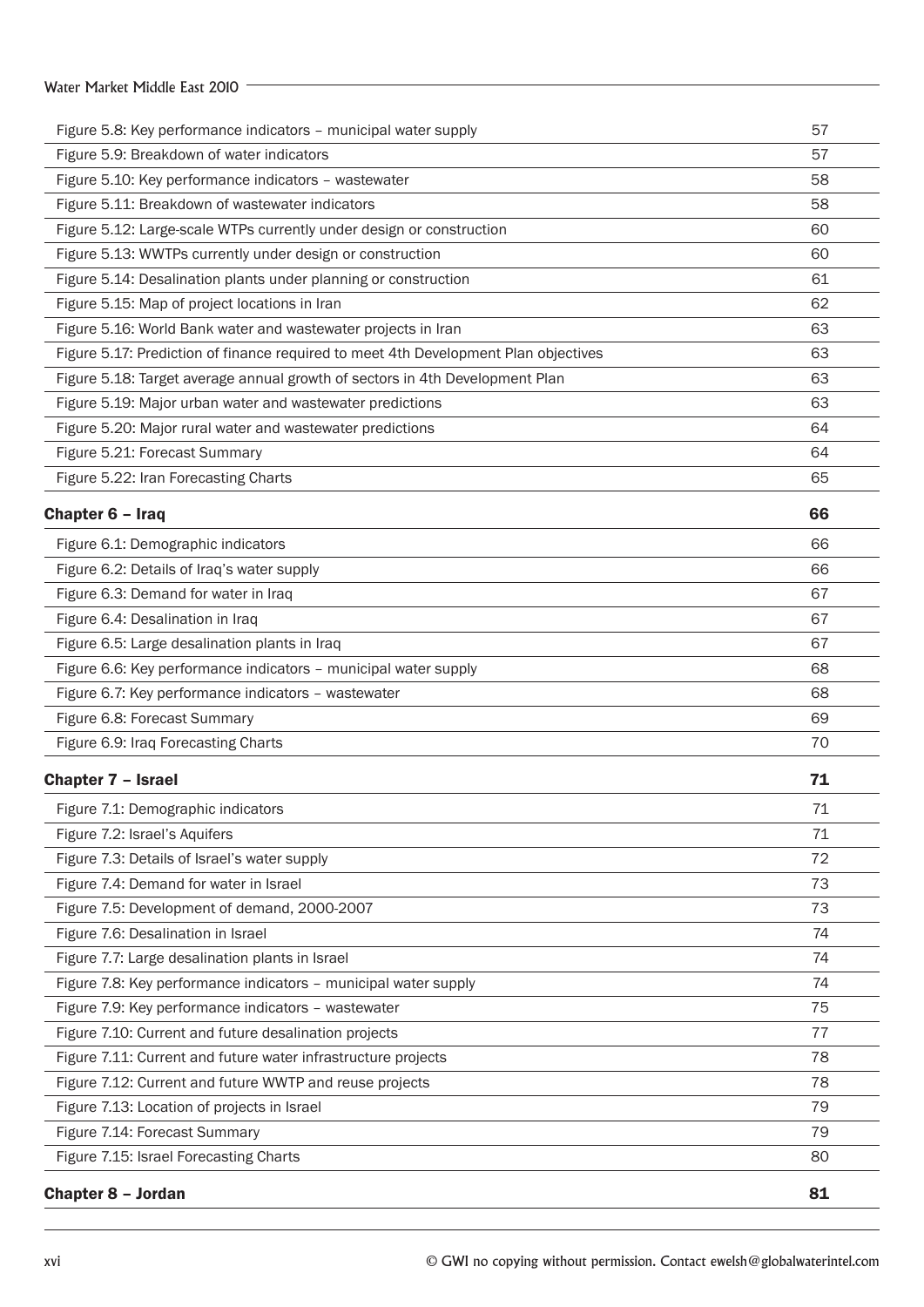|                                                                                      | <b>Table of Contents</b> |
|--------------------------------------------------------------------------------------|--------------------------|
| Figure 8.1: Demographic indicators                                                   | 81                       |
| Figure 8.2: Administrative organisation of the water and wastewater sector in Jordan | 82                       |
| Figure 8.3: Details of Jordan's water supply                                         | 83                       |
| Figure 8.4: Demand for water in Jordan                                               | 83                       |
| Figure 8.5: Renewable groundwater yield of main aquifers in Jordan.                  | 84                       |
| Figure 8.6: Desalination in Jordan                                                   | 84                       |
| Figure 8.7: Large desalination plants in Jordan                                      | 85                       |
| Figure 8.8: Key performance indicators - municipal water supply                      | 86                       |
| Figure 8.9: Key performance indicators - wastewater                                  | 86                       |
| Figure 8.11: Water tariffs in Jordan                                                 | 86                       |
| Figure 8.12: Upcoming projects in Jordan                                             | 88                       |
| Figure 8.13: A proposed Red-Dead Canal route                                         | 89                       |
| Figure 8.14: Map of project locations in Jordan                                      | 90                       |
| Figure 8.15: Projected WWTP capacity, 2005-2020                                      | 91                       |
| Figure 8.16: Projected supply and demand in Jordan - with new projects               | 91                       |
| Figure 8.17: Projected supply and demand in Jordan - with new projects               | 91                       |
| Figure 8.18: Forecast Summary                                                        | 92                       |
| Figure 8.19: Jordan Forecasting Charts                                               | 93                       |
| <b>Chapter 9 - Kuwait</b>                                                            | 94                       |
| Figure 9.1: Demographic indicators                                                   | 94                       |
| Figure 9.2: Details of Kuwait's water supply                                         | 95                       |
| Figure 9.3: Demand for water in Kuwait                                               | 95                       |
| Figure 9.4: Change in desalination capacity in Kuwait, 1966-2008                     | 96                       |
| Figure 9.5: Desalination in Kuwait                                                   | 96                       |
| Figure 9.6: Large desalination plants in Kuwait                                      | 97                       |
| Figure 9.7: Overview of major WWTPs in Kuwait, as of 2008                            | 98                       |
| Figure 9.8: Consumers of fresh water in Kuwait                                       | 98                       |
| Figure 9.9: Key performance indicators - municipal water supply                      | 99                       |
| Figure 9.10: Key performance indicators - wastewater                                 | 99                       |
| Figure 9.11: Current and future projects in Kuwait                                   | 101                      |
| Figure 9.12: Map of project locations in Kuwait                                      | 102                      |
| Figure 9.13: Forecast desalination capacity, 2007-2011                               | 103                      |
| Figure 9.14: Progressive desalination capacity, 2007-2011                            | 103                      |
| Figure 9.15: Forecast Summary                                                        | 104                      |
| Figure 9.16: Kuwait Forecasting Charts                                               | 105                      |
| Chapter 10 - Lebanon                                                                 | 106                      |
| Figure 10.1: Demographic indicators                                                  | 106                      |
| Figure 10.2: Ministry of Energy and Water organisational chart                       | 107                      |
| Figure 10.3: Details of Lebanon's water supply                                       | 108                      |
| Figure 10.4: Demand for water in Lebanon                                             | 109                      |
| Figure 10.5: Desalination in Lebanon                                                 | 109                      |
| Figure 10.6: Key performance indicators - municipal water supply                     | 110                      |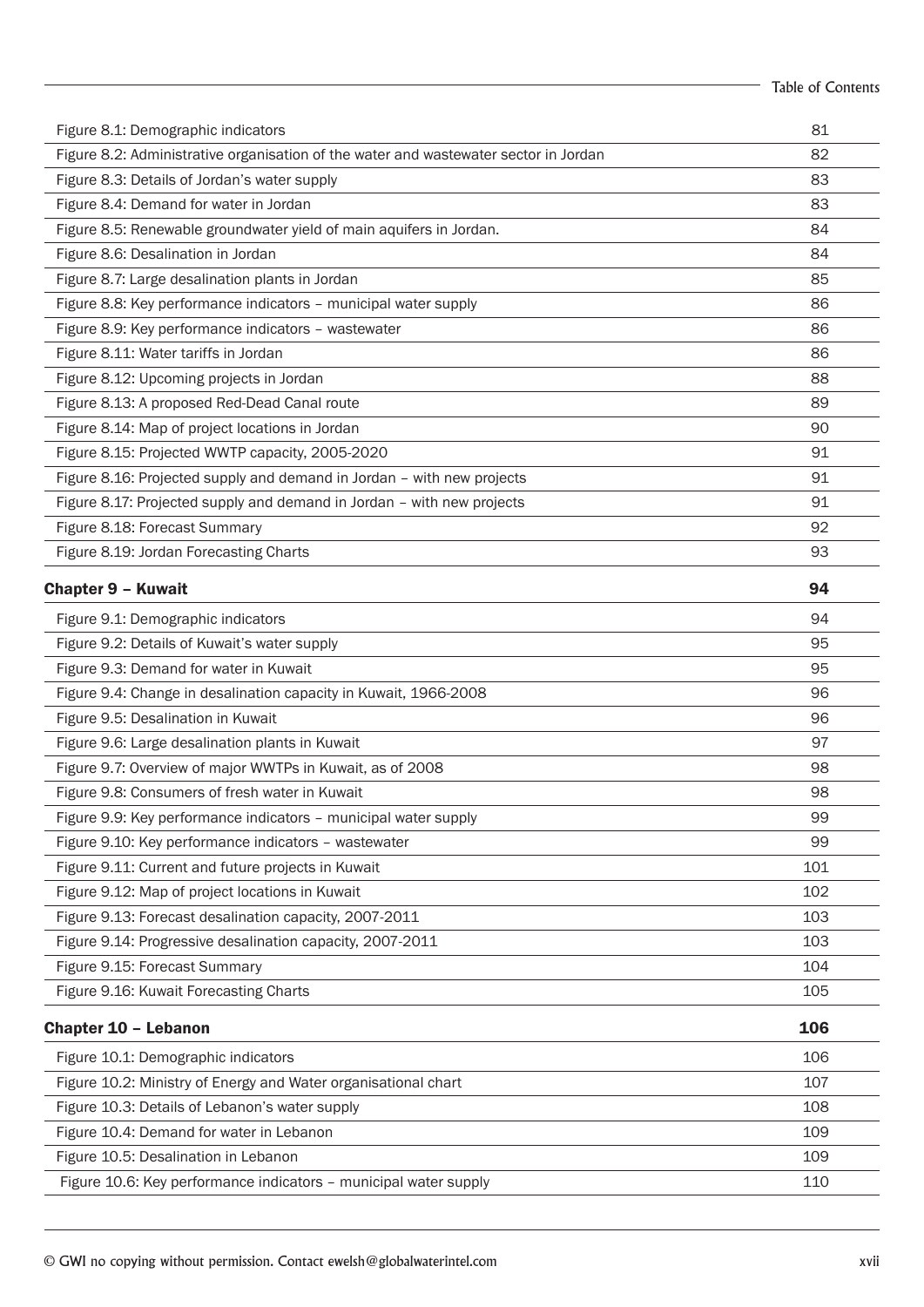### Water Market Middle East 2010 Figure 10.7: Key performance indicators – wastewater 111 Figure 10.8: Domestic water and wastewater connection rates 111 Figure 10.9: Locations of Lebanon's River Basin Regions 111 Figure 10.10: Overview of consumer water tariffs, 2007 Figure 10.11: Budget allocation for MoEW ten-year plan, 2001-2011 Figure 10.12: Future water and infrastructure projects 114 Figure 10.13: Overview of current, recently completed and planned WWTPs 114 Figure 10.14: Details of WWTP projects for which costs have been estimated 115 Figure 10.15: Location of projects in Lebanon 115 Figure 10.16: Forecast supply/demand dynamic, 2010-30 116 116 Figure 10.17: Pending water and wastewater tenders worth over USD 10 million. 116 Figure 10.18: Forecast Summary 117 Figure 10.19: Lebanon Forecasting Charts 118 Chapter 11 – Libya 119 Figure 11.1: Demographic indicators 119 Figure 11.2: Water sector organisation in Libya 120 Figure 11.3: Details of Libya's water supply 121 Figure 11.4: Demand for water in Libya 121 Figure 11.5: Libya's main groundwater aquifers 122 Figure 11.6: Renewable and nonrenewable extraction from Libya's main aquifers 122 Figure 11.7: Saltwater intrusion of Libya's coastal aquifers 122 Figure 11.8: Map of Great Man Made River phases 123 Figure 11.9: Desalination in Libya 124 Figure 11.10: Large desalination plants in Libya 124 Figure 11.11: Key performance indicators – municipal water supply 125 Figure 11.12: Key performance indicators – wastewater 126 Figure 11.13: Current and future desalination projects 128 Figure 11.14: Current and future infrastructure and other projects 129 Figure 11.15: Forthcoming GMMR phases 130 Figure 11.16: Forthcoming GMMR phases 130 Figure 11.17: Water Balance with 100% agricultural self-sufficiency (minimum hypothesis) 131 Figure 11.18: Water supply broken down factoring in GMMR forecasts 132 Figure 11.19: Forecast Summary 132 Figure 11.20: Libya Forecasting Charts 133 Chapter 12 – Morocco 234 Figure 12.1: Demographic indicators 134 Figure 12.2: Water sector structure in Morocco 135 Figure 12.3: Details of Morocco's water supply 136 Figure 12.4: Demand for water in Morocco 136 Figure 12.5: Number of dams and reservoir capacity since the launch of Morocco's dam policy in 1967 137 Figure 12.6: Desalination in Morocco 137 Figure 12.7: Large desalination plants in Morocco 137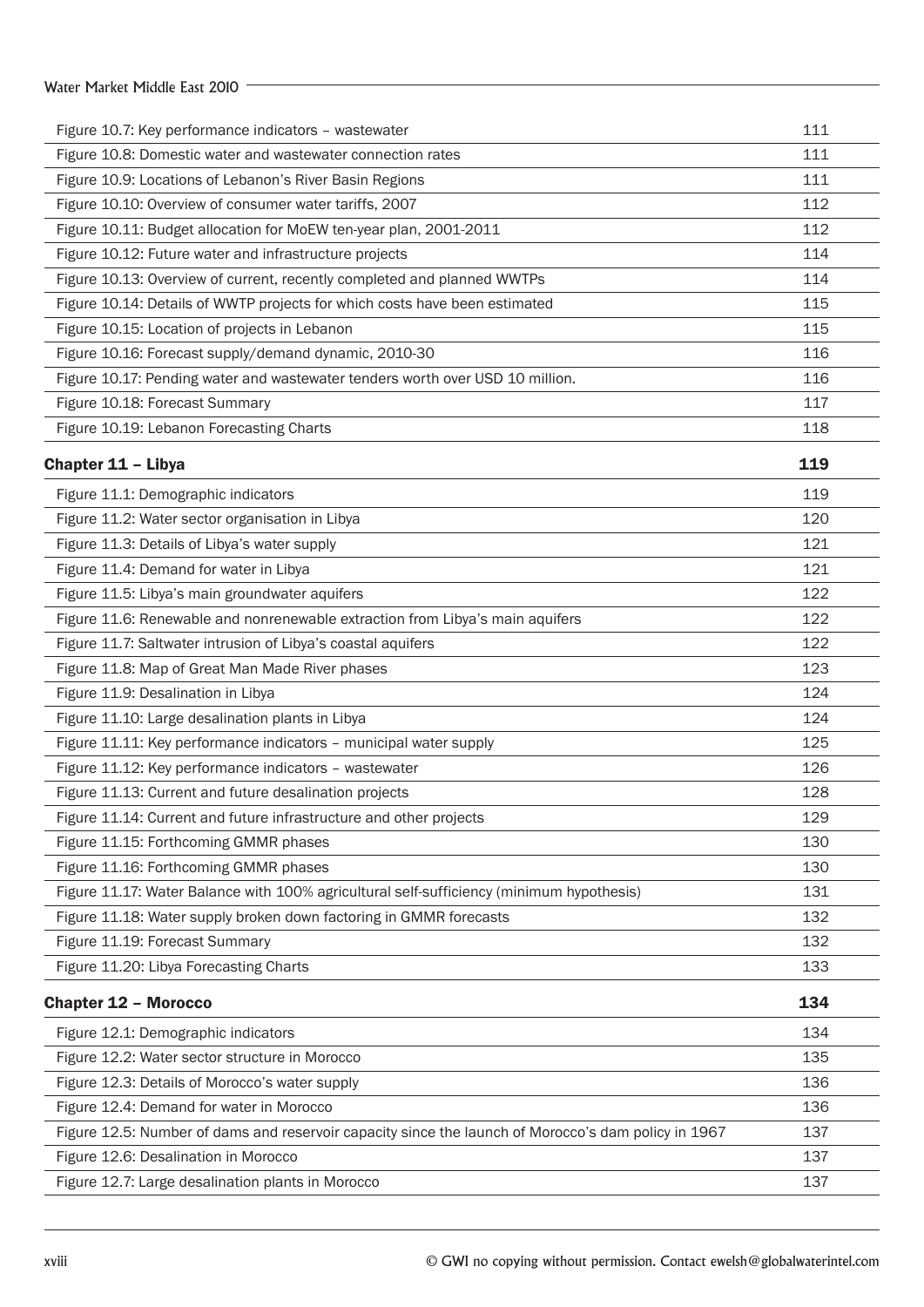|                                                                                           | <b>Table of Contents</b> |
|-------------------------------------------------------------------------------------------|--------------------------|
| Figure 12.8 Actual and projected volumes of wastewater produced, 1960-2020                | 138                      |
| Figure 12.9: Key performance indicators - municipal water supply                          | 138                      |
| Figure 12.10: Key performance indicators - wastewater                                     | 139                      |
| Figure 12.11: Water tariffs in Morocco (excluding VAT)                                    | 139                      |
| Figure 12.12: National water and wastewater programme (PNA) budget breakdown              | 140                      |
| Figure 12.13: Major water treatment plants planned for Morocco                            | 141                      |
| Figure 12.14: Morocco's desalination programme until 2015                                 | 142                      |
| Figure 12.15: Actual and predicted volumes of wastewater produced, 1960-2020              | 143                      |
| Figure 12.16: Wastewater and reuse projects                                               | 143                      |
| Figure 12.17: Elements and costs of Marrakech wastewater scheme                           | 144                      |
| Figure 12.18: Location of projects in Morocco                                             | 144                      |
| Figure 12.19: Forecast Summary                                                            | 145                      |
| Figure 12.20: Morocco Forecasting Charts                                                  | 146                      |
| Chapter 13 - Oman                                                                         | 147                      |
| Figure 13.1: Demographic indicators                                                       | 147                      |
| Figure 13.2: Details of Oman's water supply                                               | 148                      |
| Figure 13.3: Demand for water in Oman                                                     | 149                      |
| Figure 13.4: Desalination in Oman                                                         | 149                      |
| Figure 13.5: Large desalination plants in Oman                                            | 150                      |
| Figure 13.6: Key performance indicators - municipal water supply                          | 151                      |
| Figure 13.7: Key performance indicators - wastewater                                      | 152                      |
| Figure 13.8: Structure of privatisation                                                   | 153                      |
| Figure 13.9: IWPP IPOs                                                                    | 153                      |
| Figure 13.10: WWTP projects planned under the Muscat wastewater scheme                    | 155                      |
| Figure 13.11: Sewerage infrastructure projects planned under the Muscat wastewater scheme | 156                      |
| Figure 13.12: Location of projects in Oman                                                | 156                      |
| Figure 13.13: Projected demand for desalinated water in MIS Regions of Oman               | 157                      |
| Figure 13.14: Projected water demand in Salalah.                                          | 157                      |
| Figure 13.15: Forecast Summary                                                            | 158                      |
| Figure 13.16: Oman Forecasting Charts                                                     | 159                      |
| Chapter 14 - Qatar                                                                        | 160                      |
| Figure 14.1: Demographic indicators                                                       | 160                      |
| Figure 14.2: Structure of Ashghal (Public Works Authority)                                | 161                      |
| Figure 14.3: Project-specific power and water entities in Qatar                           | 161                      |
| Figure 14.4: Details of Qatar's water supply                                              | 162                      |
| Figure 14.5: Demand for water in Qatar                                                    | 162                      |
| Figure 14.6: Desalination in Qatar                                                        | 163                      |
| Figure 14.7: Large desalination plants in Qatar                                           | 163                      |
| Figure 14.8: Water storage capacity by buffer reservoir, 2005                             | 164                      |
| Figure 14.9: Water connections 1995-2009                                                  | 165                      |
| Figure 14.10: Key performance indicators - municipal water supply                         | 166                      |
| Figure 14.11: Key performance indicators - wastewater                                     | 166                      |
|                                                                                           |                          |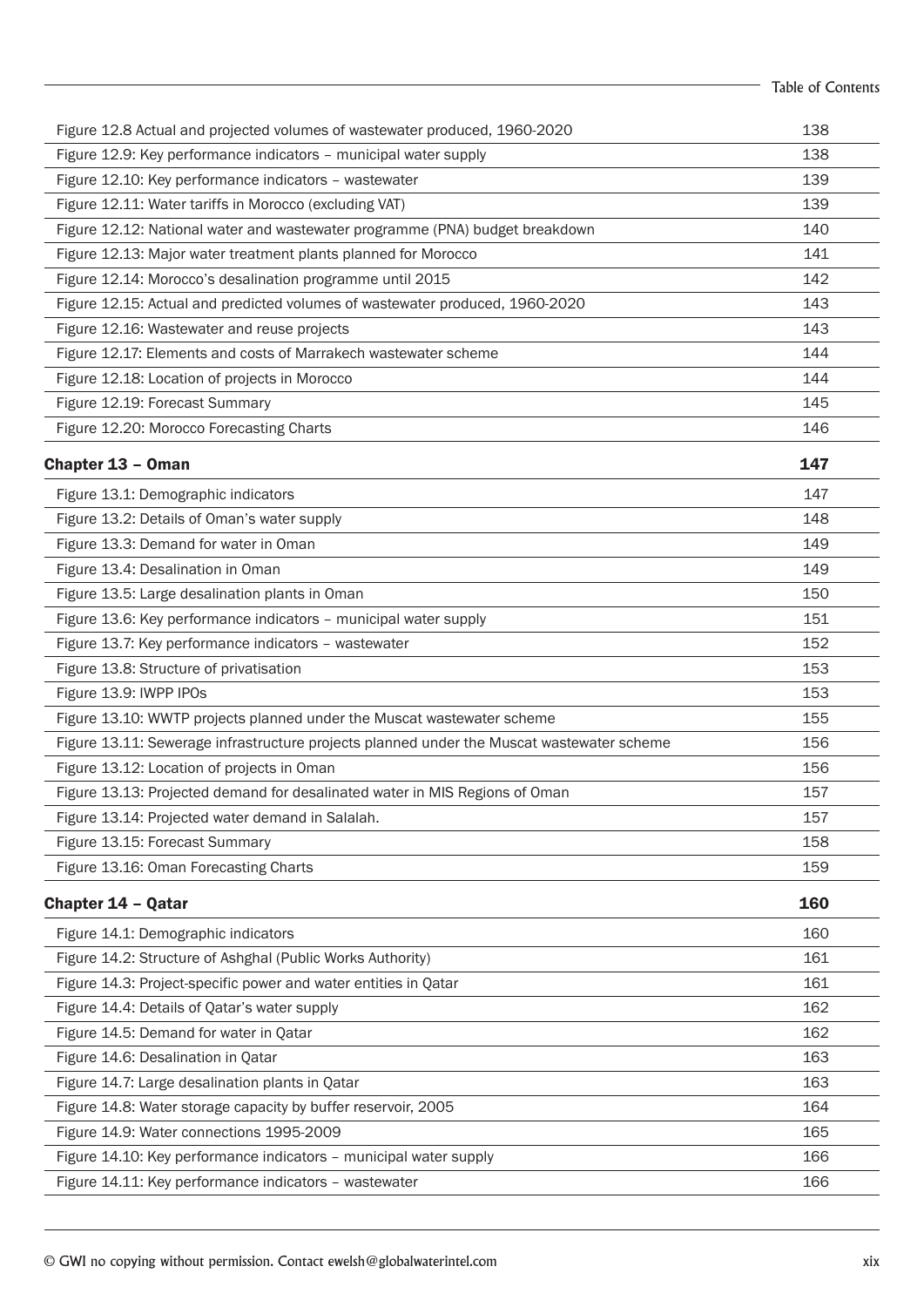| Water Market Middle East 2010                                                                                        |            |
|----------------------------------------------------------------------------------------------------------------------|------------|
|                                                                                                                      |            |
| Figure 14.12: Current and future large scale desalination projects<br>Figure 14.13: Current and future WWTP projects | 168<br>169 |
| Figure 14.14: Location of projects in Qatar                                                                          | 170        |
| Figure 14.15: Forecast Summary                                                                                       | 171        |
| Figure 14.16: Qatar Forecasting Charts                                                                               | 172        |
|                                                                                                                      |            |
| <b>Chapter 15 - Saudi Arabia</b>                                                                                     | 173        |
| Figure 15.1: Demographic indicators                                                                                  | 173        |
| Figure 15.2: SWCC water and power production, 2003-2007                                                              | 174        |
| Figure 15.3: Details of Saudi Arabia's water supply                                                                  | 176        |
| Figure 15.4: Water usage by source in Saudi Arabia                                                                   | 176        |
| Figure 15.5: Demand for water in Saudi Arabia                                                                        | 177        |
| Figure 15.6: Sectoral water demand in Saudi Arabia                                                                   | 177        |
| Figure 15.7: SWCC's water production facilities                                                                      | 177        |
| Figure 15.8: Total annual production by SWCC                                                                         | 178        |
| Figure 15.9: SWCC's principal water transmission pipelines                                                           | 178        |
| Figure 15.11: WEC's desalination plants                                                                              | 179        |
| Figure 15.12: Marafiq's water production facilities                                                                  | 179        |
| Figure 15.13: Summary of desalination in Saudi Arabia                                                                | 179        |
| Figure 15.14: Principal wastewater treatment facilities in Riyadh and Jeddah                                         | 180        |
| Figure 15.15: Key performance indicators - municipal water supply                                                    | 181        |
| Figure 15.16: Key performance indicators - wastewater                                                                | 181        |
| Figure 15.17: Public water supply in major cities in 2004                                                            | 181        |
| Figure 15.18: Tariffs                                                                                                | 182        |
| Figure 15.19: Private sector participation in the Saudi water sector                                                 | 183        |
| Figure 15.20: Financial structure of the Shugaig IWPP                                                                | 184        |
| Figure 15.21: Long term strategy for privatisation of water distribution assets                                      | 186        |
| Figure 15.22: Desalination only projects                                                                             | 187        |
| Figure 15.23: IWPP projects                                                                                          | 188        |
| Figure 15.24: WWTP projects in Saudi Arabia                                                                          | 188        |
| Figure 15.25: Other projects in Saudi Arabia                                                                         | 188        |
| Figure 15.26: Locations of projects in Saudi Arabia                                                                  | 189        |
| Figure 15.27: Sectoral water demand forecast for Saudi Arabia                                                        | 190        |
| Figure 15.28: Water demand and the decommissioning of existing plants.                                               | 190        |
| Figure 15.29: Forecast Summary                                                                                       | 191        |
| Figure 15.30: Saudi Arabia Forecasting Charts                                                                        | 192        |
| Chapter 16 - Syria                                                                                                   | 193        |
| Figure 16.1: Demographic indicators                                                                                  | 193        |
| Figure 16.2: Distribution of population and water resources in Syria                                                 | 193        |
| Figure 16.3: Details of Syria's water supply                                                                         | 195        |
| Figure 16.4: Demand for water in Syria                                                                               | 195        |
| Figure 16.5: Main river basins, dams and storage capacity in Syria                                                   | 196        |
| Figure 16.6: Production and consumption of drinking water by governorate, 2003                                       | 196        |
| Figure 16.7: Desalination in Syria                                                                                   | 197        |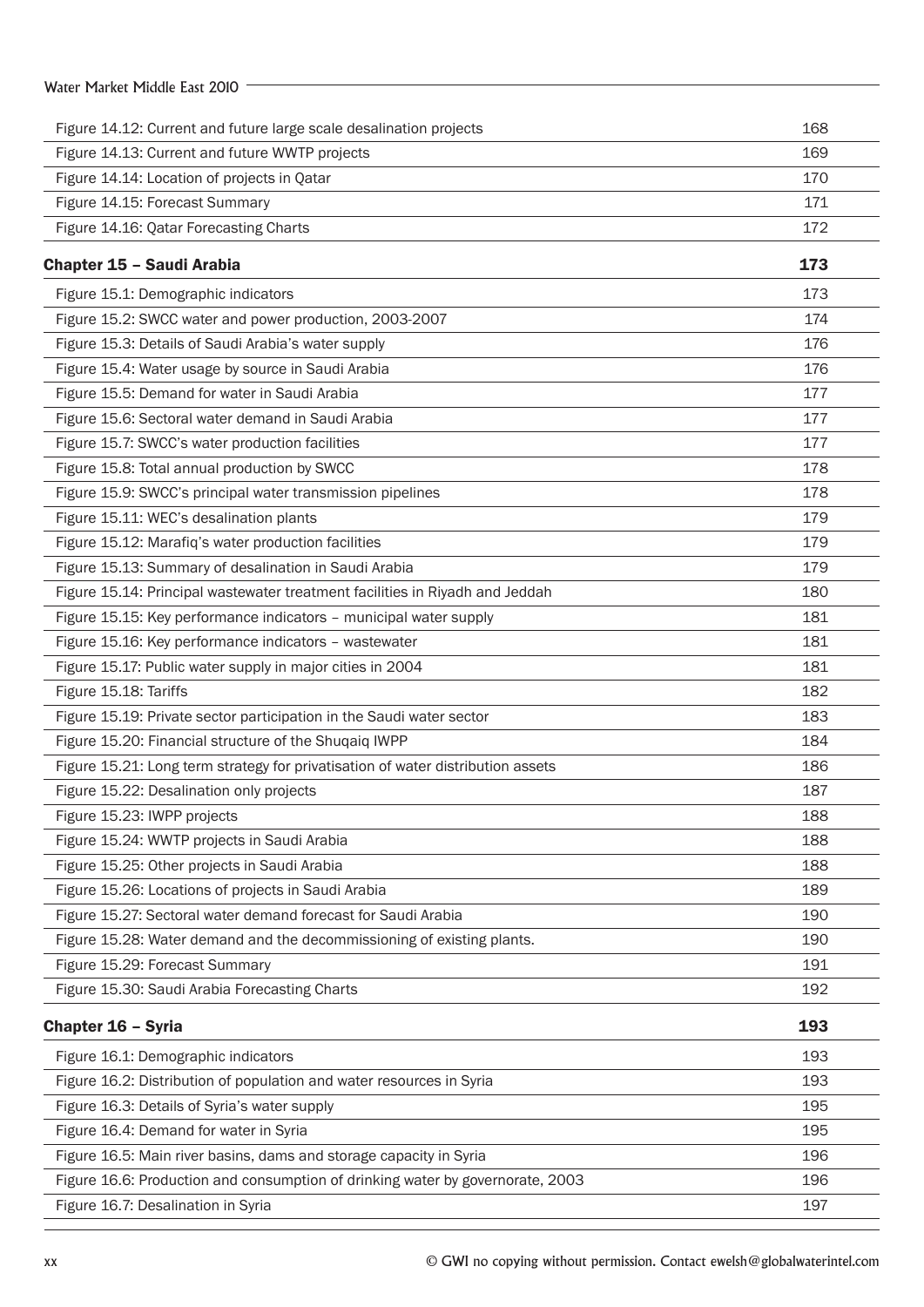|                                                                                                       | Table of Contents |
|-------------------------------------------------------------------------------------------------------|-------------------|
| Figure 16.8: Key performance indicators - municipal water supply                                      | 198               |
| Figure 16.9: Key performance indicators - wastewater                                                  | 198               |
| Figure 16.10: Water tariffs in Syria                                                                  | 198               |
| Figure 16.11: Historic and forecast water and wastewater tariff scenarios                             | 199               |
| Figure 16.12: Proposed regulatory structure for water sector                                          | 200               |
| Figure 16.13: Upcoming projects in Syria                                                              | 201               |
| Figure 16.14: Map of project locations in Syria                                                       | 201               |
| Figure 16.15: Target cost recovery ratios for domestic water supply utilities, 2006-11 five year plan | 202               |
| Figure 16.16: Forecast Summary                                                                        | 202               |
| Figure 16.17: Syria Forecasting Charts                                                                | 203               |
| Chapter 17 - Tunisia                                                                                  | 204               |
| Figure 17.1: Demographic indicators                                                                   | 204               |
| Figure 17.2: Total withdrawal from North Wester Saharah Aquifer System (NWSAS)                        | 205               |
| Figure 17.3: Details of Tunisia's water supply                                                        | 206               |
| Figure 17.4: Demand for water in Tunisia                                                              | 206               |
| Figure 17.5: Desalination in Tunisia                                                                  | 206               |
| Figure 17.6: Large desalination plants in Tunisia                                                     | 207               |
| Figure 17.7: Key performance indicators - municipal water supply                                      | 207               |
| Figure 17.8: Key performance indicators - wastewater                                                  | 208               |
| Figure 17.9: Overview of consumer water tariffs, 2001                                                 | 208               |
| Figure 17.10: Summary of current and future projects                                                  | 209               |
| Figure 17.11: First phase of brackish desalination plants (scheduled to start operating in 2010)      | 211               |
| Figure 17.12: Second phase of brackish desalination plants (scheduled to start operating in 2012)     | 211               |
| Figure 17.13: Large seawater desalination plants in Southern coastal areas.                           | 211               |
| Figure 17.14: ONAS targets for wastewater, 2007-2016                                                  | 212               |
| Figure 17.15: New WWTPs                                                                               | 212               |
| Figure 17.15: Location of projects in Tunisia                                                         | 213               |
| Figure 17.16: Forecast Summary                                                                        | 213               |
| Figure 17.17: Tunisia Forecasting Charts                                                              | 214               |
| <b>Chapter 18 - Turkey</b>                                                                            | 215               |
| Figure 18.1: Demographic indicators                                                                   | 215               |
| Figure 18.2: DSI's Organisation                                                                       | 216               |
| Figure 18.3: Details of Turkey's water supply                                                         | 217               |
| Figure 18.4 Demand for water in Turkey                                                                | 218               |
| Figure 18.5: Desalination in Turkey                                                                   | 218               |
| Figure 18.6: Large desalination plants in Turkey                                                      | 218               |
| Figure 18.7: Key performance indicators - water                                                       | 219               |
| Figure 18.8 Key performance indicators - wastewater                                                   | 220               |
| Figure 18.9: Map of project locations in Turkey                                                       | 223               |
| Figure 18.10: Forecast Summary                                                                        | 223               |
| Figure 18.11: Turkey Forecasting Charts                                                               | 224               |
| <b>Chapter 19 - United Arab Emirates, Abu Dhabi</b>                                                   | 225               |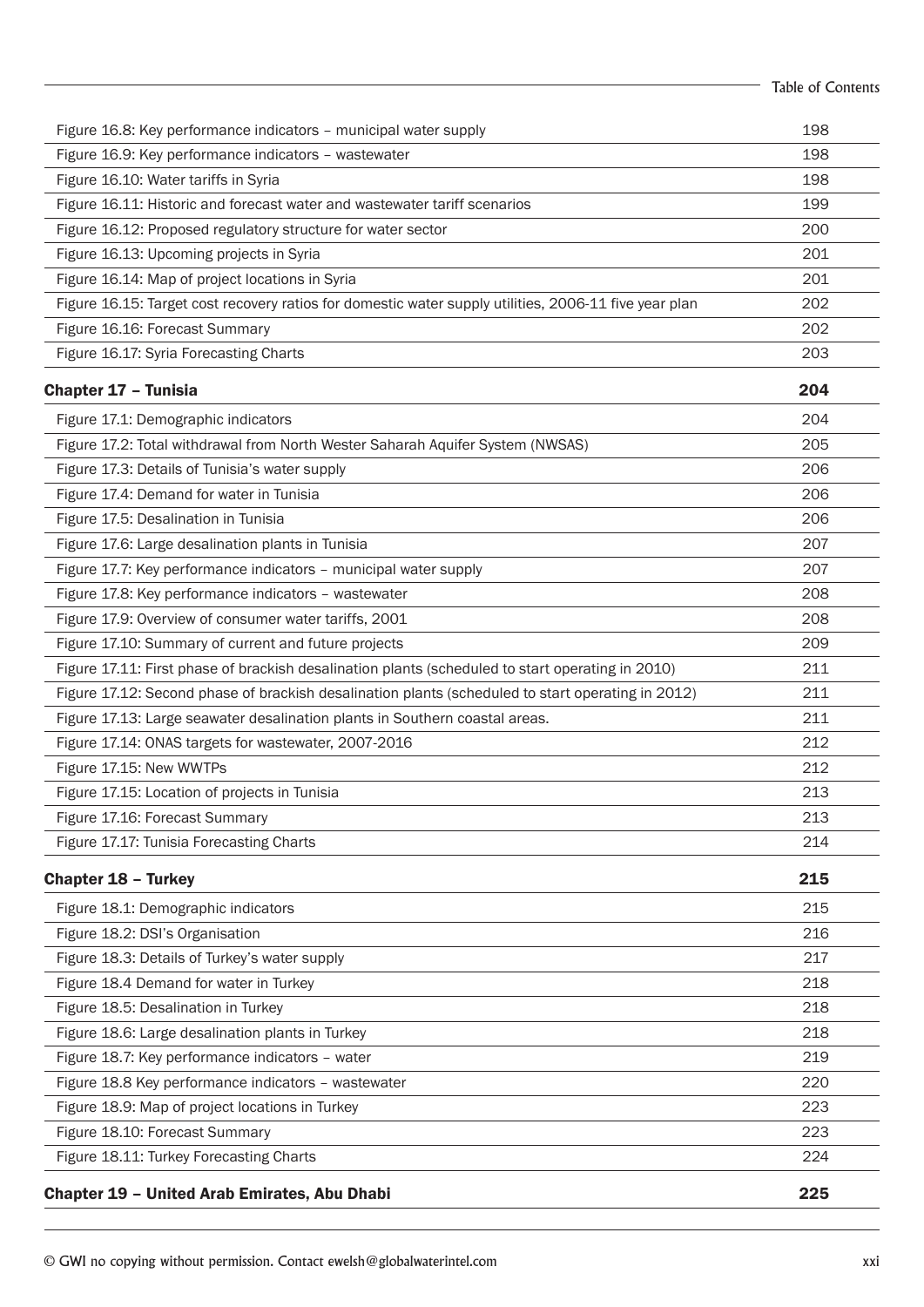#### Water Market Middle East 2010 -

| Figure 19.1: Population and area of the United Arab Emirates                                                  | 225 |
|---------------------------------------------------------------------------------------------------------------|-----|
| Figure 19.2: Organisation of the water and electricity sector in Abu Dhabi                                    | 227 |
| Figure 19.3: Water resources, Abu Dhabi emirate, 2007                                                         | 227 |
| Figure 19.4: Projected generation of treated effluent with low, medium and high population growth (2010-2030) | 228 |
| Figure 19.5: Agriculture and forestry water demand forecast (2010-2030)                                       | 228 |
| Figure 19.6: Total water consumption per sector, Abu Dhabi emirate (2006)                                     | 228 |
| Figure 19.7: IWPPs in Abu Dhabi                                                                               | 229 |
| Figure 19.8: Overview of current and future WWTPs in Abu Dhabi                                                | 230 |
| Figure 19.9: Tariffs imposed by ADWEA                                                                         | 231 |
| Figure 19.10: Ownership and contract structure of the Fujairah F2 IWPP                                        | 231 |
| Figure 19.11: Provisional capex allowances for water expenditure between 2003 and 2005                        | 232 |
| Figure 19.12: Existing independent power and water projects (IWPPs) in Abu Dhabi                              | 233 |
| Figure 19.13: Map of Project Locations in UAE                                                                 | 233 |
| Figure 19.14: Current and future projects in Abu Dhabi                                                        | 234 |
| Figure 19.15: Forecast Summary - for the whole of the UAE                                                     | 236 |
| Figure 19.16: UAE Forecasting Charts                                                                          | 237 |
| <b>Chapter 20 - United Arab Emirates, Dubai</b>                                                               | 238 |
| Figure 20.1: Installed power and desalination capacity (2007)                                                 | 239 |
| Figure 20.2: Rising block tariff charged by DEWA for water supply                                             | 239 |
| Figure 20.3: Current and future projects in Dubai                                                             | 240 |
|                                                                                                               |     |
| <b>Chapter 21 - Sharjah and the Northern Emirates</b>                                                         | 242 |
| Figure 21.1: Aquifers in the Northern emirates                                                                | 242 |
| Figure 21.2: Total annual water consumption by group in Sharjah                                               | 243 |
| Figure 21.3: Number of water consumers in the Northern emirates                                               | 243 |
| Figure 21.4: Desalination and groundwater supply facilities, Sharjah (2007); million m <sup>3</sup> /d        | 243 |
| Figure 21.5: MED capacity at FEWA desalination plants 2007                                                    | 244 |
| Figure 21.6: RO capacity at FEWA desalination plants 2008                                                     | 244 |
| Figure 21.7: Timeline for the Ajman wastewater concession                                                     | 244 |
| Figure 21.8: Billing & Collection in the Ajman wastewater concession                                          | 244 |
| Figure 21.9: Slab water tariff adopted by FEWA and SEWA                                                       | 245 |
| Figure 21.10: Current and future projects                                                                     | 246 |
| <b>Chapter 22 - West Bank and Gaza</b>                                                                        | 247 |
| Figure 22.1: Demographic indicators                                                                           | 247 |
| Figure 22.2: Details of the West Bank and Gaza's water supply                                                 | 248 |
| Figure 22.3: Demand for water in the West Bank and Gaza                                                       | 248 |
| Figure 22.4: Water demand in the West Bank                                                                    | 249 |
| Figure 22.5: Sources of water supply in the West Bank                                                         | 249 |
| Figure 22.6: Forecast Summary                                                                                 | 251 |
| Figure 22.7: West Bank & Gaza Forecasting Charts                                                              | 252 |
| <b>Chapter 23 - Yemen</b>                                                                                     | 253 |
| Figure 23.1: Demographic indicators                                                                           | 253 |
|                                                                                                               |     |